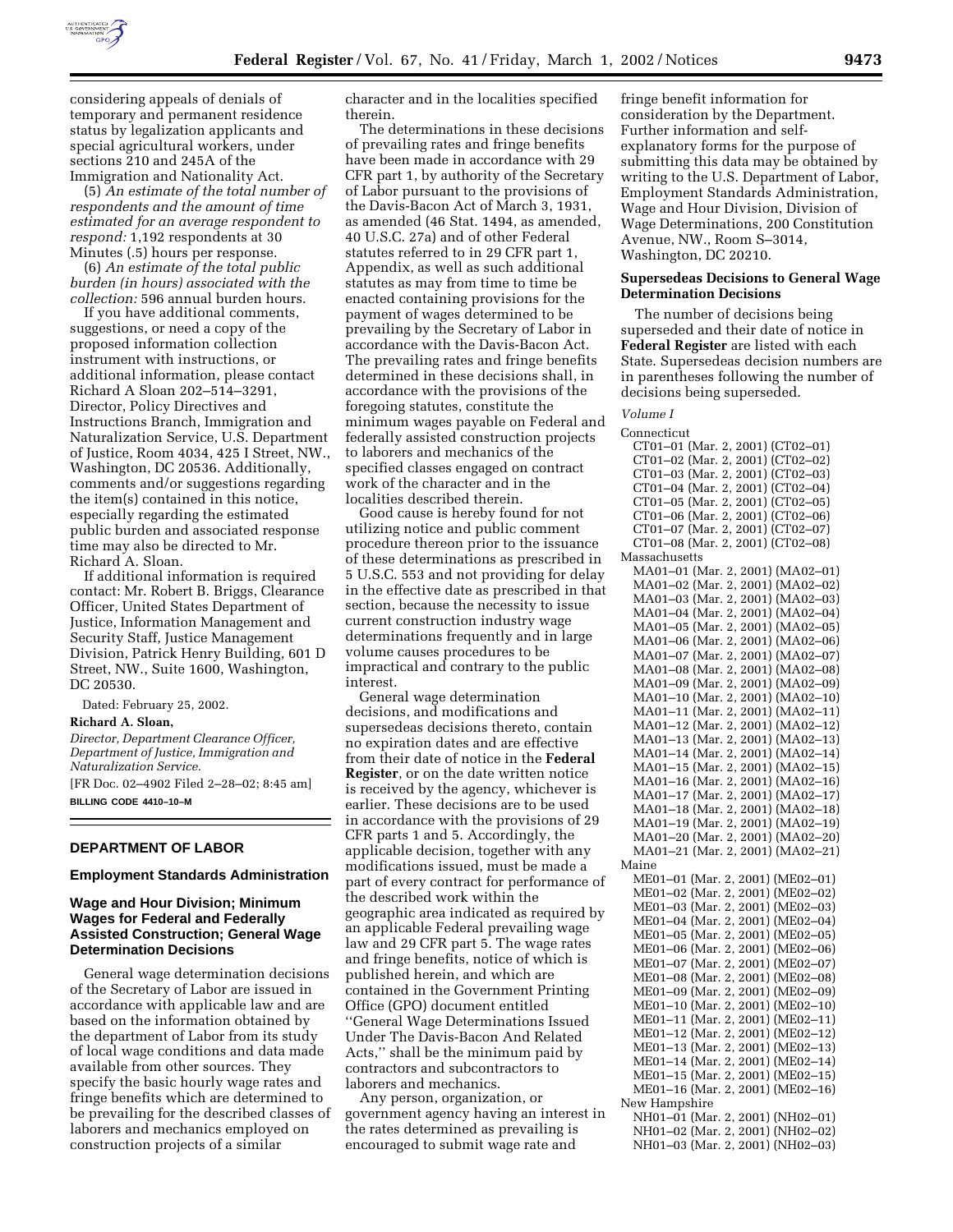NH01–04 (Mar. 2, 2001) (NH02–04) NH01–05 (Mar. 2, 2001) (NH02–05) NH01–06 (Mar. 2, 2001) (NH02–06) NH01–07 (Mar. 2, 2001) (NH02–07) NH01–08 (Mar. 2, 2001) (NH02–08) NH01–09 (Mar. 2, 2001) (NH02–09) NH01–10 (Mar. 2, 2001) (NH02–10) NH01–11 (Mar. 2, 2001) (NH02–11) NH01–12 (Mar. 2, 2001) (NH02–12) New Jersey NJ01–01 (Mar. 2, 2001) (NJ02–01) NJ01–02 (Mar. 2, 2001) (NJ02–02) NJ01–03 (Mar. 2, 2001) (NJ02–03) NJ01–04 (Mar. 2, 2001) (NJ02–04) NJ01–05 (Mar. 2, 2001) (NJ02–05) NJ01–06 (Mar. 2, 2001) (NJ02–06) NJ01–07 (Mar. 2, 2001) (NJ02–07) NJ01–08 (Mar. 2, 2001) (NJ02–08) NJ01–09 (Mar. 2, 2001) (NJ02–09) New York NY01–01 (Mar. 2, 2001) (NY02–01) NY01–02 (Mar. 2, 2001) (NY02–02) NY01–03 (Mar. 2, 2001) (NY02–03) NY01–04 (Mar. 2, 2001) (NY02–04) NY01–05 (Mar. 2, 2001) (NY02–05) NY01–06 (Mar. 2, 2001) (NY02–06) NY01–07 (Mar. 2, 2001) (NY02–07) NY01–08 (Mar. 2, 2001) (NY02–08) NY01–09 (Mar. 2, 2001) (NY02–09) NY01–10 (Mar. 2, 2001) (NY02–10) NY01–11 (Mar. 2, 2001) (NY02–11) NY01–12 (Mar. 2, 2001) (NY02–12) NY01–13 (Mar. 2, 2001) (NY02–13) NY01–14 (Mar. 2, 2001) (NY02–14) NY01–15 (Mar. 2, 2001) (NY02–15) NY01–16 (Mar. 2, 2001) (NY02–16) NY01–17 (Mar. 2, 2001) (NY02–17) NY01–18 (Mar. 2, 2001) (NY02–18) NY01–19 (Mar. 2, 2001) (NY02–19) NY01–20 (Mar. 2, 2001) (NY02–20) NY01–21 (Mar. 2, 2001) (NY02–21) NY01–22 (Mar. 2, 2001) (NY02–22) NY01–23 (Mar. 2, 2001) (NY02–23) NY01–24 (Mar. 2, 2001) (NY02–24) NY01–25 (Mar. 2, 2001) (NY02–25) NY01–26 (Mar. 2, 2001) (NY02–26) NY01–27 (Mar. 2, 2001) (NY02–27) NY01–28 (Mar. 2, 2001) (NY02–28) NY01–29 (Mar. 2, 2001) (NY02–29) NY01–30 (Mar. 2, 2001) (NY02–30) NY01–31 (Mar. 2, 2001) (NY02–31) NY01–32 (Mar. 2, 2001) (NY02–32) NY01–33 (Mar. 2, 2001) (NY02–33) NY01–34 (Mar. 2, 2001) (NY02–34) NY01–35 (Mar. 2, 2001) (NY02–35) NY01–36 (Mar. 2, 2001) (NY02–36) NY01–37 (Mar. 2, 2001) (NY02–37) NY01–38 (Mar. 2, 2001) (NY02–38) NY01–39 (Mar. 2, 2001) (NY02–39) NY01–40 (Mar. 2, 2001) (NY02–40) NY01–41 (Mar. 2, 2001) (NY02–41) NY01–42 (Mar. 2, 2001) (NY02–42) NY01–43 (Mar. 2, 2001) (NY02–43) NY01–44 (Mar. 2, 2001) (NY02–44) NY01–45 (Mar. 2, 2001) (NY02–45) NY01–46 (Mar. 2, 2001) (NY02–46) NY01–47 (Mar. 2, 2001) (NY02–47) NY01–48 (Mar. 2, 2001) (NY02–48) NY01–49 (Mar. 2, 2001) (NY02–49) NY01–50 (Mar. 2, 2001) (NY02–50) NY01–51 (Mar. 2, 2001) (NY02–51) NY01–52 (Mar. 2, 2001) (NY02–52) NY01–53 (Mar. 2, 2001) (NY02–53) NY01–54 (Mar. 2, 2001) (NY02–54) NY01–55 (Mar. 2, 2001) (NY02–55)

NY01–56 (Mar. 2, 2001) (NY02–56)

NY01–57 (Mar. 2, 2001) (NY02–57) NY01–58 (Mar. 2, 2001) (NY02–58) NY01–59 (Mar. 2, 2001) (NY02–59) NY01–60 (Mar. 2, 2001) (NY02–60) NY01–61 (Mar. 2, 2001) (NY02–61) NY01–62 (Mar. 2, 2001) (NY02–62) NY01–63 (Mar. 2, 2001) (NY02–63) NY01–64 (Mar. 2, 2001) (NY02–64) NY01–65 (Mar. 2, 2001) (NY02–65) NY01–66 (Mar. 2, 2001) (NY02–66) NY01–67 (Mar. 2, 2001) (NY02–67) NY01–68 (Mar. 2, 2001) (NY02–68) NY01–69 (Mar. 2, 2001) (NY02–69) NY01–70 (Mar. 2, 2001) (NY02–70) NY01–71 (Mar. 2, 2001) (NY02–71) NY01–72 (Mar. 2, 2001) (NY02–72) NY01–73 (Mar. 2, 2001) (NY02–73) NY01–74 (Mar. 2, 2001) (NY02–74) NY01–75 (Mar. 2, 2001) (NY02–75) NY01–76 (Mar. 2, 2001) (NY02–76) NY01–77 (Mar. 2, 2001) (NY02–77) Guam GU01–01 (Mar. 2, 2001) (GU02–01) Puerto Rico PR01–01 (Mar. 2, 2001) (PR02–01) PR01–02 (Mar. 2, 2001) (PR02–02) PR01–03 (Mar. 2, 2001) (PR02–03) Rhode Island RI01–01 (Mar. 2, 2001) (RI02–01) RI01–02 (Mar. 2, 2001) (RI02–02) RI01–03 (Mar. 2, 2001) (RI02–03) RI01–04 (Mar. 2, 2001) (RI02–04) RI01–05 (Mar. 2, 2001) (RI02–05) Virgin Islands VI01–01 (Mar. 2, 2001) (VI02–01) VI01–02 (Mar. 2, 2001) (VI02–02) Vermont VT01–01 (Mar. 2, 2001) (VT02–01) VT01–02 (Mar. 2, 2001) (VT02–02) VT01–03 (Mar. 2, 2001) (VT02–03) VT01–04 (Mar. 2, 2001) (VT02–04) VT01–05 (Mar. 2, 2001) (VT02–05) VT01–06 (Mar. 2, 2001) (VT02–06) VT01–07 (Mar. 2, 2001) (VT02–07) VT01–08 (Mar. 2, 2001) (VT02–08) VT01–09 (Mar. 2, 2001) (VT02–09) VT01–10 (Mar. 2, 2001) (VT02–10) VT01–11 (Mar. 2, 2001) (VT02–11) VT01–12 (Mar. 2, 2001) (VT02–12) VT01–13 (Mar. 2, 2001) (VT02–13) VT01–14 (Mar. 2, 2001) (VT02–14) VT01–15 (Mar. 2, 2001) (VT02–15) VT01–16 (Mar. 2, 2001) (VT02–16) VT01–17 (Mar. 2, 2001) (VT02–17) VT01–18 (Mar. 2, 2001) (VT02–18) VT01–19 (Mar. 2, 2001) (VT02–19) VT01–20 (Mar. 2, 2001) (VT02–20) VT01–21 (Mar. 2, 2001) (VT02–21) VT01–22 (Mar. 2, 2001) (VT02–22) VT01–23 (Mar. 2, 2001) (VT02–23) VT01–24 (Mar. 2, 2001) (VT02–24) VT01–25 (Mar. 2, 2001) (VT02–25) VT01–26 (Mar. 2, 2001) (VT02–26) VT01–27 (Mar. 2, 2001) (VT02–27) VT01–28 (Mar. 2, 2001) (VT02–28) VT01–29 (Mar. 2, 2001) (VT02–29) VT01–30 (Mar. 2, 2001) (VT02–30) VT01–31 (Mar. 2, 2001) (VT02–31) VT01–32 (Mar. 2, 2001) (VT02–32) VT01–33 (Mar. 2, 2001) (VT02–33) VT01–34 (Mar. 2, 2001) (VT02–34) VT01–35 (Mar. 2, 2001) (VT02–35) VT01–36 (Mar. 2, 2001) (VT02–36) VT01–37 (Mar. 2, 2001) (VT02–37) VT01–38 (Mar. 2, 2001) (VT02–38) VT01–39 (Mar. 2, 2001) (VT02–39)

VT01–40 (Mar. 2, 2001) (VT02–40) VT01–41 (Mar. 2, 2001) (VT02–41) VT01–42 (Mar. 2, 2001) (VT02–42) VT01–43 (Mar. 2, 2001) (VT02–43) *Volume II* District of Columbia DC01–01 (Mar. 2, 2001) (DC02–01) DC01–02 (Mar. 2, 2001) (DC02–02) DC01–03 (Mar. 2, 2001) (DC02–03) Delaware DE01–01 (Mar. 2, 2001) (DE02–01) DE01–02 (Mar. 2, 2001) (DE02–02) DE01–03 (Mar. 2, 2001) (DE02–03) DE01–04 (Mar. 2, 2001) (DE02–04) DE01–05 (Mar. 2, 2001) (DE02–05) DE01–06 (Mar. 2, 2001) (DE02–06) DE01–07 (Mar. 2, 2001) (DE02–07) DE01–08 (Mar. 2, 2001) (DE02–08) DE01–09 (Mar. 2, 2001) (DE02–09) DE01–10 (Mar. 2, 2001) (DE02–10) Maryland MD01–01 (Mar. 2, 2001) (MD02–01) MD01–02 (Mar. 2, 2001) (MD02–02) MD01–03 (Mar. 2, 2001) (MD02–03) MD01–04 (Mar. 2, 2001) (MD02–04) MD01–05 (Mar. 2, 2001) (MD02–05) MD01–06 (Mar. 2, 2001) (MD02–06) MD01–07 (Mar. 2, 2001) (MD02–07) MD01–08 (Mar. 2, 2001) (MD02–08) MD01–09 (Mar. 2, 2001) (MD02–09) MD01–10 (Mar. 2, 2001) (MD02–10) MD01–11 (Mar. 2, 2001) (MD02–11) MD01–12 (Mar. 2, 2001) (MD02–12) MD01–13 (Mar. 2, 2001) (MD02–13) MD01–14 (Mar. 2, 2001) (MD02–14) MD01–15 (Mar. 2, 2001) (MD02–15) MD01–16 (Mar. 2, 2001) (MD02–16) MD01–17 (Mar. 2, 2001) (MD02–17) MD01–18 (Mar. 2, 2001) (MD02–18) MD01–19 (Mar. 2, 2001) (MD02–19) MD01–20 (Mar. 2, 2001) (MD02–20) MD01–21 (Mar. 2, 2001) (MD02–21) MD01–22 (Mar. 2, 2001) (MD02–22) MD01–23 (Mar. 2, 2001) (MD02–23) MD01–24 (Mar. 2, 2001) (MD02–24) MD01–25 (Mar. 2, 2001) (MD02–25) MD01–26 (Mar. 2, 2001) (MD02–26) MD01–27 (Mar. 2, 2001) (MD02–27) MD01–28 (Mar. 2, 2001) (MD02–28) MD01–29 (Mar. 2, 2001) (MD02–29) MD01–30 (Mar. 2, 2001) (MD02–30) MD01–31 (Mar. 2, 2001) (MD02–31) MD01–32 (Mar. 2, 2001) (MD02–32) MD01–33 (Mar. 2, 2001) (MD02–33) MD01–34 (Mar. 2, 2001) (MD02–34) MD01–35 (Mar. 2, 2001) (MD02–35) MD01–36 (Mar. 2, 2001) (MD02–36) MD01–37 (Mar. 2, 2001) (MD02–37) MD01–38 (Mar. 2, 2001) (MD02–38) MD01–39 (Mar. 2, 2001) (MD02–39) MD01–40 (Mar. 2, 2001) (MD02–40) MD01–41 (Mar. 2, 2001) (MD02–41) MD01–42 (Mar. 2, 2001) (MD02–42) MD01–43 (Mar. 2, 2001) (MD02–43) MD01–44 (Mar. 2, 2001) (MD02–44) MD01–45 (Mar. 2, 2001) (MD02–45) MD01–46 (Mar. 2, 2001) (MD02–46) MD01–47 (Mar. 2, 2001) (MD02–47) MD01–48 (Mar. 2, 2001) (MD02–48) MD01–49 (Mar. 2, 2001) (MD02–49) MD01–50 (Mar. 2, 2001) (MD02–50) MD01–51 (Mar. 2, 2001) (MD02–51) MD01–52 (Mar. 2, 2001) (MD02–52) MD01–53 (Mar. 2, 2001) (MD02–53) MD01–54 (Mar. 2, 2001) (MD02–54)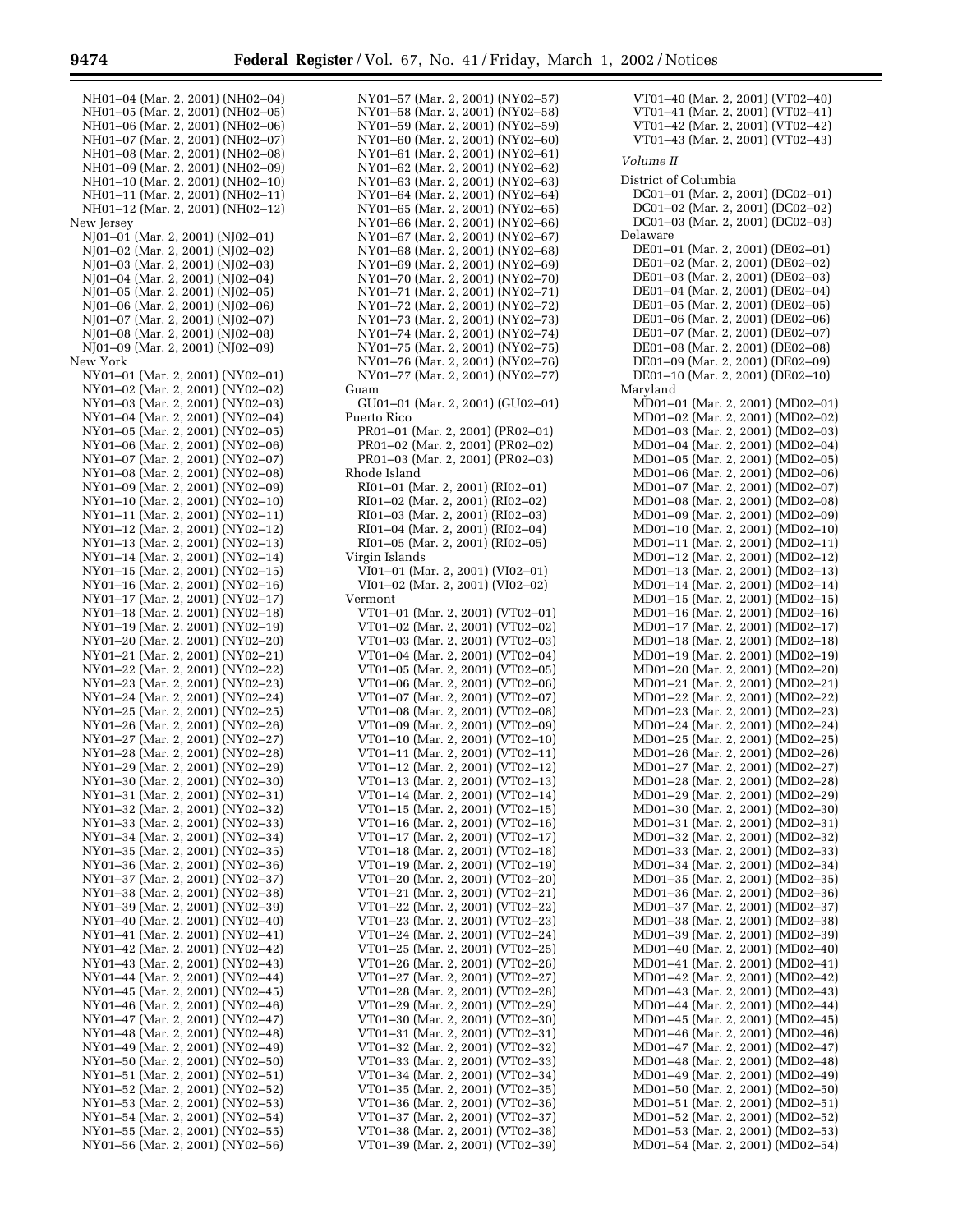| MD01-55 (Mar. 2, 2001) (MD02-55) | VA01–04 (Mar. 2, 2001) (VA02–04) | VA01-80 (Mar. 2, 2001) (VA02-80)   |
|----------------------------------|----------------------------------|------------------------------------|
| MD01-56 (Mar. 2, 2001) (MD02-56) | VA01-05 (Mar. 2, 2001) (VA02-05) | VA01-81 (Mar. 2, 2001) (VA02-81)   |
| MD01-57 (Mar. 2, 2001) (MD02-57) | VA01–06 (Mar. 2, 2001) (VA02–06) | VA01-82 (Mar. 2, 2001) (VA02-82)   |
| MD01-58 (Mar. 2, 2001) (MD02-58) | VA01-07 (Mar. 2, 2001) (VA02-07) | VA01-83 (Mar. 2, 2001) (VA02-83)   |
| MD01-59 (Mar. 2, 2001) (MD02-59) | VA01–08 (Mar. 2, 2001) (VA02–08) | VA01-84 (Mar. 2, 2001) (VA02-84)   |
|                                  |                                  |                                    |
| MD01-60 (Mar. 2, 2001) (MD02-60) | VA01-09 (Mar. 2, 2001) (VA02-09) | VA01-85 (Mar. 2, 2001) (VA02-85)   |
| Pennsylvania                     | VA01-10 (Mar. 2, 2001) (VA02-10) | VA01-86 (Mar. 2, 2001) (VA02-86)   |
| PA01-01 (Mar. 2, 2001) (PA02-01) | VA01-11 (Mar. 2, 2001) (VA02-11) | VA01-87 (Mar. 2, 2001) (VA02-87)   |
| PA01-02 (Mar. 2, 2001) (PA02-02) | VA01-12 (Mar. 2, 2001) (VA02-12) | VA01-88 (Mar. 2, 2001) (VA02-88)   |
| PA01-03 (Mar. 2, 2001) (PA02-03) | VA01-13 (Mar. 2, 2001) (VA02-13) | VA01-89 (Mar. 2, 2001) (VA02-89)   |
| PA01-04 (Mar. 2, 2001) (PA02-04) | VA01-14 (Mar. 2, 2001) (VA02-14) | VA01-90 (Mar. 2, 2001) (VA02-90)   |
| PA01-05 (Mar. 2, 2001) (PA02-05) | VA01-15 (Mar. 2, 2001) (VA02-15) | VA01-91 (Mar. 2, 2001) (VA02-91)   |
| PA01-06 (Mar. 2, 2001) (PA02-06) | VA01-16 (Mar. 2, 2001) (VA02-16) | VA01-92 (Mar. 2, 2001) (VA02-92)   |
| PA01-07 (Mar. 2, 2001) (PA02-07) | VA01-17 (Mar. 2, 2001) (VA02-17) | VA01-93 (Mar. 2, 2001) (VA02-93)   |
|                                  |                                  |                                    |
| PA01-08 (Mar. 2, 2001) (PA02-08) | VA01-18 (Mar. 2, 2001) (VA02-18) | VA01-94 (Mar. 2, 2001) (VA02-94)   |
| PA01-09 (Mar. 2, 2001) (PA02-09) | VA01-19 (Mar. 2, 2001) (VA02-19) | VA01-95 (Mar. 2, 2001) (VA02-95)   |
| PA01-10 (Mar. 2, 2001) (PA02-10) | VA01–20 (Mar. 2, 2001) (VA02–20) | VA01-96 (Mar. 2, 2001) (VA02-96)   |
| PA01-11 (Mar. 2, 2001) (PA02-11) | VA01-21 (Mar. 2, 2001) (VA02-22) | VA01-97 (Mar. 2, 2001) (VA02-97)   |
| PA01-12 (Mar. 2, 2001) (PA02-12) | VA01–22 (Mar. 2, 2001) (VA02–22) | VA01-98 (Mar. 2, 2001) (VA02-98)   |
| PA01-13 (Mar. 2, 2001) (PA02-13) | VA01–23 (Mar. 2, 2001) (VA02–23) | VA01-99 (Mar. 2, 2001) (VA02-99)   |
| PA01-14 (Mar. 2, 2001) (PA02-14) | VA01–24 (Mar. 2, 2001) (VA02–24) | VA01-100 (Mar. 2, 2001) (VA02-100) |
| PA01-15 (Mar. 2, 2001) (PA02-15) | VA01–25 (Mar. 2, 2001) (VA02–25) | VA01-101 (Mar. 2, 2001) (VA02-101) |
| PA01-16 (Mar. 2, 2001) (PA02-16) | VA01-26 (Mar. 2, 2001) (VA02-26) | VA01-102 (Mar. 2, 2001) (VA02-102) |
|                                  | VA01-27 (Mar. 2, 2001) (VA02-27) |                                    |
| PA01-17 (Mar. 2, 2001) (PA02-17) |                                  | VA01-103 (Mar. 2, 2001) (VA02-103) |
| PA01-18 (Mar. 2, 2001) (PA02-18) | VA01-28 (Mar. 2, 2001) (VA02-28) | West Virginia                      |
| PA01-19 (Mar. 2, 2001) (PA02-19) | VA01-29 (Mar. 2, 2001) (VA02-29) | WV01-01 (Mar. 2, 2001) (WV02-01)   |
| PA01-20 (Mar. 2, 2001) (PA02-20) | VA01-30 (Mar. 2, 2001) (VA02-30) | WV01-02 (Mar. 2, 2001) (WV02-02)   |
| PA01-21 (Mar. 2, 2001) (PA02-21) | VA01-31 (Mar. 2, 2001) (VA02-31) | WV01-03 (Mar. 2, 2001) (WV02-03)   |
| PA01-22 (Mar. 2, 2001) (PA02-22) | VA01-32 (Mar. 2, 2001) (VA02-32) | WV01-04 (Mar. 2, 2001) (WV02-04)   |
| PA01-23 (Mar. 2, 2001) (PA02-23) | VA01-33 (Mar. 2, 2001) (VA02-33) | WV01-05 (Mar. 2, 2001) (WV02-05)   |
| PA01-24 (Mar. 2, 2001) (PA02-24) | VA01-34 (Mar. 2, 2001) (VA02-34) | WV01-06 (Mar. 2, 2001) (WV02-06)   |
|                                  | VA01–35 (Mar. 2, 2001) (VA02–35) |                                    |
| PA01-25 (Mar. 2, 2001) (PA02-25) |                                  | WV01-07 (Mar. 2, 2001) (WV02-07)   |
| PA01-26 (Mar. 2, 2001) (PA02-26) | VA01-36 (Mar. 2, 2001) (VA02-36) | WV01-08 (Mar. 2, 2001) (WV02-08)   |
| PA01-27 (Mar. 2, 2001) (PA02-27) | VA01–37 (Mar. 2, 2001) (VA02–37) | WV01-09 (Mar. 2, 2001) (WV02-09)   |
| PA01-28 (Mar. 2, 2001) (PA02-28) | VA01–38 (Mar. 2, 2001) (VA02–38) | WV01-10 (Mar. 2, 2001) (WV02-10)   |
| PA01-29 (Mar. 2, 2001) (PA02-29) | VA01–39 (Mar. 2, 2001) (VA02–39) | WV01-11 (Mar. 2, 2001) (WV02-11)   |
| PA01-30 (Mar. 2, 2001) (PA02-30) | VA01–40 (Mar. 2, 2001) (VA02–40) |                                    |
| PA01-31 (Mar. 2, 2001) (PA02-31) | VA01–41 (Mar. 2, 2001) (VA02–41) | Volume III                         |
| PA01-32 (Mar. 2, 2001) (PA02-32) | VA01–42 (Mar. 2, 2001) (VA02–42) | Alabama                            |
| PA01-33 (Mar. 2, 2001) (PA02-33) | VA01–43 (Mar. 2, 2001) (VA02–43) | AL01-01 (Mar. 2, 2001) (AL02-01)   |
|                                  |                                  |                                    |
| PA01-34 (Mar. 2, 2001) (PA02-34) | VA01–44 (Mar. 2, 2001) (VA02–44) | AL01–02 (Mar. 2, 2001) (AL02–02)   |
| PA01-35 (Mar. 2, 2001) (PA02-35) | VA01–45 (Mar. 2, 2001) (VA02–45) | AL01–03 (Mar. 2, 2001) (AL02–03)   |
| PA01-36 (Mar. 2, 2001) (PA02-36) | VA01–46 (Mar. 2, 2001) (VA02–46) | AL01-04 (Mar. 2, 2001) (AL02-04)   |
| PA01-37 (Mar. 2, 2001) (PA02-37) | VA01-47 (Mar. 2, 2001) (VA02-47) | AL01-05 (Mar. 2, 2001) (AL02-05)   |
| PA01-38 (Mar. 2, 2001) (PA02-38) | VA01–48 (Mar. 2, 2001) (VA02–48) | AL01-06 (Mar. 2, 2001) (AL02-06)   |
| PA01-39 (Mar. 2, 2001) (PA02-39) | VA01–49 (Mar. 2, 2001) (VA02–49) | AL01-07 (Mar. 2, 2001) (AL02-07)   |
| PA01-40 (Mar. 2, 2001) (PA02-40) | VA01-50 (Mar. 2, 2001) (VA02-50) | AL01-08 (Mar. 2, 2001) (AL02-08)   |
| PA01-41 (Mar. 2, 2001) (PA02-41) | VA01-51 (Mar. 2, 2001) (VA02-51) | AL01-09 (Mar. 2, 2001) (AL02-09)   |
| PA01-42 (Mar. 2, 2001) (PA02-42) | VA02-52 (Mar. 2, 2001) (VA02-52) | AL01-10 (Mar. 2, 2001) (AL02-10)   |
|                                  |                                  | AL01-11 (Mar. 2, 2001) (AL02-11)   |
| PA01-43 (Mar. 2, 2001) (PA02-43) | VA01-53 (Mar. 2, 2001) (VA02-53) |                                    |
| PA01–44 (Mar. 2, 2001) (PA02–44) | VA01–54 (Mar. 2, 2001) (VA02–54) | AL01–12 (Mar. 2, 2001) (AL02–12)   |
| PA01-45 (Mar. 2, 2001) (PA02-45) | VA01–55 (Mar. 2, 2001) (VA02–55) | AL01-13 (Mar. 2, 2001) (AL02-13)   |
| PA01–46 (Mar. 2, 2001) (PA02–46) | VA01-56 (Mar. 2, 2001) (VA02-56) | AL01-14 (Mar. 2, 2001) (AL02-14)   |
| PA01–47 (Mar. 2, 2001) (PA02–47) | VA01–57 (Mar. 2, 2001) (VA02–57) | AL01-15 (Mar. 2, 2001) (AL02-15)   |
| PA01-48 (Mar. 2, 2001) (PA02-48) | VA01–58 (Mar. 2, 2001) (VA02–58) | AL01-16 (Mar. 2, 2001) (AL02-16)   |
| PA01-49 (Mar. 2, 2001) (PA02-49) | VA01-59 (Mar. 2, 2001) (VA02-59) | AL01-17 (Mar. 2, 2001) (AL02-17)   |
| PA01-50 (Mar. 2, 2001) (PA02-50) | VA01–60 (Mar. 2, 2001) (VA02–60) | AL01-18 (Mar. 2, 2001) (AL02-18)   |
| PA01-51 (Mar. 2, 2001) (PA02-51) | VA01-61 (Mar. 2, 2001) (VA02-61) | AL01-19 (Mar. 2, 2001) (AL02-19)   |
|                                  |                                  |                                    |
| PA01-52 (Mar. 2, 2001) (PA02-52) | VA01–62 (Mar. 2, 2001) (VA02–62) | AL01-20 (Mar. 2, 2001) (AL02-20)   |
| PA01-53 (Mar. 2, 2001) (PA02-53) | VA01–63 (Mar. 2, 2001) (VA02–63) | AL01-21 (Mar. 2, 2001) (AL02-21)   |
| PA01-54 (Mar. 2, 2001) (PA02-54) | VA01–64 (Mar. 2, 2001) (VA02–64) | AL01-22 (Mar. 2, 2001) (AL02-22)   |
| PA01-55 (Mar. 2, 2001) (PA02-55) | VA01–65 (Mar. 2, 2001) (VA02–65) | AL01-23 (Mar. 2, 2001) (AL02-23)   |
| PA01-56 (Mar. 2, 2001) (PA02-56) | VA01–66 (Mar. 2, 2001) (VA02–66) | AL01-24 (Mar. 2, 2001) (AL02-24)   |
| PA01-57 (Mar. 2, 2001) (PA02-57) | VA01–67 (Mar. 2, 2001) (VA02–67) | AL01-25 (Mar. 2, 2001) (AL02-25)   |
| PA01-58 (Mar. 2, 2001) (PA02-58) | VA01-68 (Mar. 2, 2001) (VA02-68) | AL01-26 (Mar. 2, 2001) (AL02-26)   |
| PA01-59 (Mar. 2, 2001) (PA02-59) | VA01–69 (Mar. 2, 2001) (VA02–69) | AL01-27 (Mar. 2, 2001) (AL02-27)   |
| PA01-60 (Mar. 2, 2001) (PA02-60) | VA01–70 (Mar. 2, 2001) (VA02–70) | AL01-28 (Mar. 2, 2001) (AL02-28)   |
|                                  |                                  |                                    |
| PA01-61 (Mar. 2, 2001) (PA02-61) | VA01–71 (Mar. 2, 2001) (VA02–71) | AL01-29 (Mar. 2, 2001) (AL02-29)   |
| PA01-62 (Mar. 2, 2001) (PA02-62) | VA01–72 (Mar. 2, 2001) (VA02–72) | AL01-30 (Mar. 2, 2001) (AL02-30)   |
| PA01-63 (Mar. 2, 2001) (PA02-63) | VA01–73 (Mar. 2, 2001) (VA02–73) | AL01-31 (Mar. 2, 2001) (AL02-31)   |
| PA01–64 (Mar. 2, 2001) (PA02–64) | VA01–74 (Mar. 2, 2001) (VA02–74) | AL01-32 (Mar. 2, 2001) (AL02-32)   |
| PA01-65 (Mar. 2, 2001) (PA02-65) | VA01–75 (Mar. 2, 2001) (VA02–75) | AL01-33 (Mar. 2, 2001) (AL02-33)   |
| Virginia                         | VA01–76 (Mar. 2, 2001) (VA02–76) | AL01-34 (Mar. 2, 2001) (AL02-34)   |
| VA01-01 (Mar. 2, 2001) (VA02-01) | VA01–77 (Mar. 2, 2001) (VA02–77) | AL01-35 (Mar. 2, 2001) (AL02-35)   |
| VA01-02 (Mar. 2, 2001) (VA02-02) | VA01–78 (Mar. 2, 2001) (VA02–78) | AL01-36 (Mar. 2, 2001) (AL02-36)   |
| VA01-03 (Mar. 2, 2001) (VA02-03) | VA01-79 (Mar. 2, 2001) (VA02-79) | AL01-37 (Mar. 2, 2001) (AL02-37)   |
|                                  |                                  |                                    |
|                                  |                                  |                                    |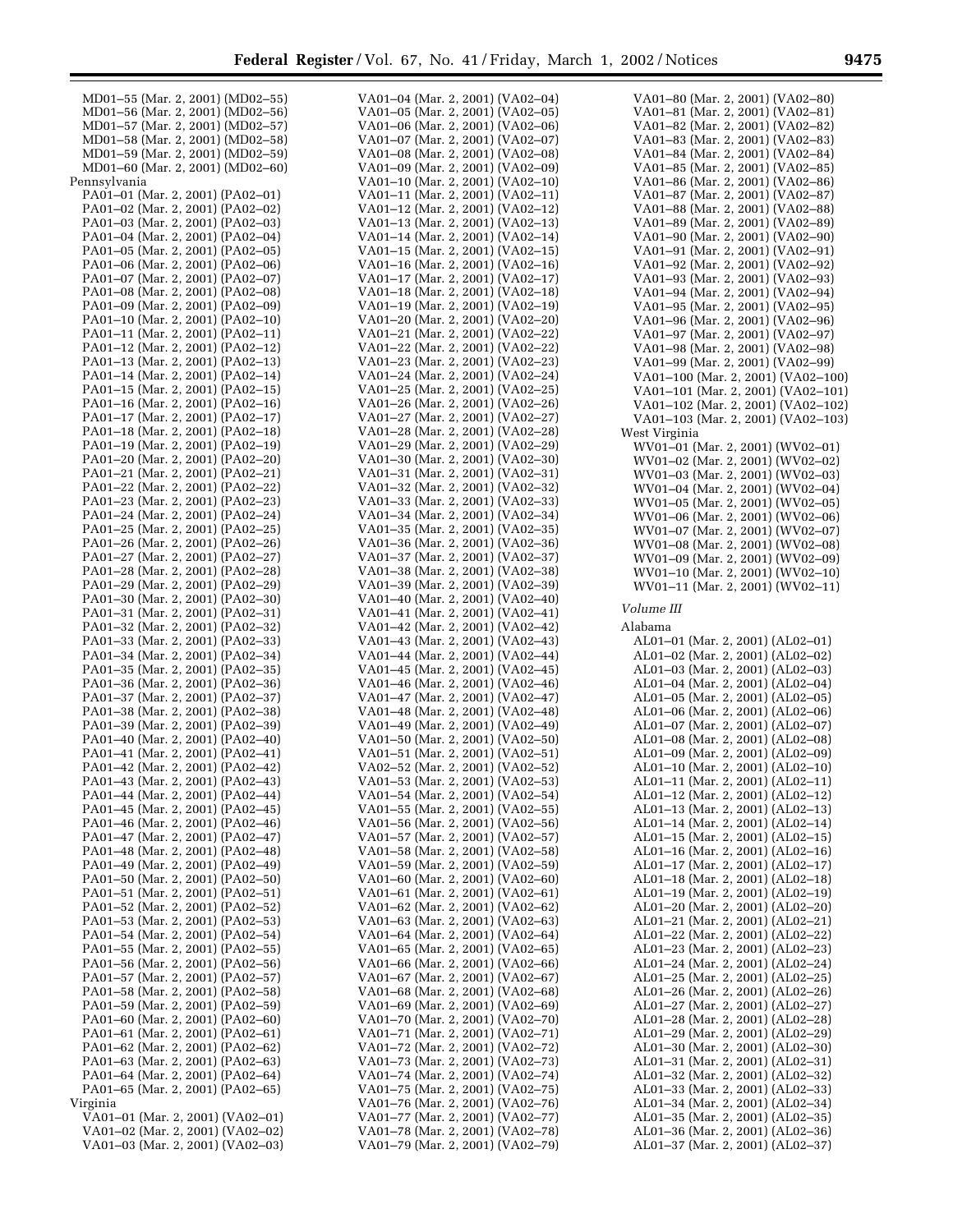п

| AL01–38 (Mar. 2, 2001) (AL02–38) | FL01–58 (Mar. 2, 2001) (FL02–58) |
|----------------------------------|----------------------------------|
|                                  |                                  |
| AL01-39 (Mar. 2, 2001) (AL02-39) | FL01-59 (Mar. 2, 2001) (FL02-59) |
| AL01–40 (Mar. 2, 2001) (AL02–40) | FL01–60 (Mar. 2, 2001) (FL02–60) |
| AL01-41 (Mar. 2, 2001) (AL02-41) | FL01-61 (Mar. 2, 2001) (FL02-61) |
| AL01-42 (Mar. 2, 2001) (AL02-42) | FL01-62 (Mar. 2, 2001) (FL02-62) |
| AL01–43 (Mar. 2, 2001) (AL02–43) | FL01-63 (Mar. 2, 2001) (FL02-63) |
| AL01–44 (Mar. 2, 2001) (AL02–44) | FL01-64 (Mar. 2, 2001) (FL02-64) |
| AL01-45 (Mar. 2, 2001) (AL02-45) | FL01-65 (Mar. 2, 2001) (FL02-65) |
|                                  |                                  |
| AL01–46 (Mar. 2, 2001) (AL02–46) | FL01-66 (Mar. 2, 2001) (FL02-66) |
| AL01–47 (Mar. 2, 2001) (AL02–47) | FL01-67 (Mar. 2, 2001) (FL02-67) |
| AL01–48 (Mar. 2, 2001) (AL02–48) | FL01–68 (Mar. 2, 2001) (FL02–68) |
| AL01–49 (Mar. 2, 2001) (AL02–49) | FL01-69 (Mar. 2, 2001) (FL02-69) |
| AL01-50 (Mar. 2, 2001) (AL02-50) | FL01-70 (Mar. 2, 2001) (FL02-70) |
| AL01-51 (Mar. 2, 2001) (AL02-51) | FL01-71 (Mar. 2, 2001) (FL02-71) |
| AL01-52 (Mar. 2, 2001) (AL02-52) | FL01-72 (Mar. 2, 2001) (FL02-72) |
| AL01–53 (Mar. 2, 2001) (AL02–53) | FL01-73 (Mar. 2, 2001) (FL02-73) |
|                                  |                                  |
| AL01-54 (Mar. 2, 2001) (AL02-54) | FL01-74 (Mar. 2, 2001) (FL02-74) |
| AL01-55 (Mar. 2, 2001) (AL02-55) | FL01-75 (Mar. 2, 2001) (FL02-75) |
| Florida                          | FL01-76 (Mar. 2, 2001) (FL02-76) |
| FL01-01 (Mar. 2, 2001) (FL02-01) | FL01-77 (Mar. 2, 2001) (FL02-77) |
| FL01-02 (Mar. 2, 2001) (FL02-02) | FL01-78 (Mar. 2, 2001) (FL02-78) |
| FL01-03 (Mar. 2, 2001) (FL02-03) | FL01-79 (Mar. 2, 2001) (FL02-79) |
| FL01-04 (Mar. 2, 2001) (FL02-04) | FL01-80 (Mar. 2, 2001) (FL02-80) |
| FL01-05 (Mar. 2, 2001) (FL02-05) | FL01-81 (Mar. 2, 2001) (FL02-81) |
|                                  |                                  |
| FL01-06 (Mar. 2, 2001) (FL02-06) | FL01-82 (Mar. 2, 2001) (FL02-82) |
| FL01-07 (Mar. 2, 2001) (FL02-07) | FL01-83 (Mar. 2, 2001) (FL02-83) |
| FL01-08 (Mar. 2, 2001) (FL02-08) | FL01-84 (Mar. 2, 2001) (FL02-84) |
| FL01-09 (Mar. 2, 2001) (FL02-09) | FL01-85 (Mar. 2, 2001) (FL02-85) |
| FL01-10 (Mar. 2, 2001) (FL02-10) | FL01-86 (Mar. 2, 2001) (FL02-86) |
| FL01-11 (Mar. 2, 2001) (FL02-11) | FL01-87 (Mar. 2, 2001) (FL02-87) |
| FL01-12 (Mar. 2, 2001) (FL02-12) | FL01-88 (Mar. 2, 2001) (FL02-88) |
| FL01-13 (Mar. 2, 2001) (FL02-13) | FL01-89 (Mar. 2, 2001) (FL02-89) |
| FL01-14 (Mar. 2, 2001) (FL02-14) | FL01-90 (Mar. 2, 2001) (FL02-90) |
| FL01-15 (Mar. 2, 2001) (FL02-15) | FL01-91 (Mar. 2, 2001) (FL02-91) |
|                                  |                                  |
| FL01-16 (Mar. 2, 2001) (FL02-16) | FL01-92 (Mar. 2, 2001) (FL02-92) |
| FL01-17 (Mar. 2, 2001) (FL02-17) | FL01-93 (Mar. 2, 2001) (FL02-93) |
| FL01-18 (Mar. 2, 2001) (FL02-18) | FL01-94 (Mar. 2, 2001) (FL02-94) |
| FL01-19 (Mar. 2, 2001) (FL02-19) | FL01-95 (Mar. 2, 2001) (FL02-95) |
| FL01-20 (Mar. 2, 2001) (FL02-20) | FL01-96 (Mar. 2, 2001) (FL02-96) |
| FL01-21 (Mar. 2, 2001) (FL02-21) | FL01-97 (Mar. 2, 2001) (FL02-97) |
| FL01-22 (Mar. 2, 2001) (FL02-22) | FL01-98 (Mar. 2, 2001) (FL02-98) |
| FL01-23 (Mar. 2, 2001) (FL02-23) | FL01-99 (Mar. 2, 2001) (FL02-99) |
| FL01-24 (Mar. 2, 2001) (FL02-24) | FL01-100 (Mar. 2, 2001) (FL02-10 |
| FL01-25 (Mar. 2, 2001) (FL02-25) | FL01-101 (Mar. 2, 2001) (FL02-10 |
| FL01-26 (Mar. 2, 2001) (FL02-26) | FL01-102 (Mar. 2, 2001) (FL02-10 |
|                                  |                                  |
| FL01-27 (Mar. 2, 2001) (FL02-27) | FL01-103 (Mar. 2, 2001) (FL02-10 |
| FL01-28 (Mar. 2, 2001) (FL02-28) | FL01-104 (Mar. 2, 2001) (FL02-10 |
| FL01-29 (Mar. 2, 2001) (FL02-29) | Georgia                          |
| FL01-30 (Mar. 2, 2001) (FL02-30) | GA01-01 (Mar. 2, 2001) (GA02-01  |
| FL01-31 (Mar. 2, 2001) (FL02-31) | GA01-02 (Mar. 2, 2001) (GA02-02  |
| FL01-32 (Mar. 2, 2001) (FL02-32) | GA01-03 (Mar. 2, 2001) (GA02-03  |
| FL01-33 (Mar. 2, 2001) (FL02-33) | GA01-04 (Mar. 2, 2001) (GA02-04  |
| FL01-34 (Mar. 2, 2001) (FL02-34) | GA01-05 (Mar. 2, 2001) (GA02-05  |
| FL01-35 (Mar. 2, 2001) (FL02-35) | GA01-06 (Mar. 2, 2001) (GA02-06  |
| FL01-36 (Mar. 2, 2001) (FL02-36) | GA01-07 (Mar. 2, 2001) (GA02-07  |
| FL01-37 (Mar. 2, 2001) (FL02-37) | GA01-08 (Mar. 2, 2001) (GA02-08  |
| FL01-38 (Mar. 2, 2001) (FL02-38) | GA01-09 (Mar. 2, 2001) (GA02-09  |
|                                  |                                  |
| FL01-39 (Mar. 2, 2001) (FL02-39) | GA01-10 (Mar. 2, 2001) (GA02-10  |
| FL01-40 (Mar. 2, 2001) (FL02-40) | GA01-11 (Mar. 2, 2001) (GA02-11  |
| FL01-41 (Mar. 2, 2001) (FL02-41) | GA01-12 (Mar. 2, 2001) (GA02-12  |
| FL01-42 (Mar. 2, 2001) (FL02-42) | GA01-13 (Mar. 2, 2001) (GA02-13  |
| FL01-43 (Mar. 2, 2001) (FL02-43) | GA01-14 (Mar. 2, 2001) (GA02-14  |
| FL01-44 (Mar. 2, 2001) (FL02-44) | GA01-15 (Mar. 2, 2001) (GA02-15  |
| FL01-45 (Mar. 2, 2001) (FL02-45) | GA01-16 (Mar. 2, 2001) (GA02-16  |
| FL01-46 (Mar. 2, 2001) (FL02-46) | GA01-17 (Mar. 2, 2001) (GA02-17  |
| FL01-47 (Mar. 2, 2001) (FL02-47) | GA01-18 (Mar. 2, 2001) (GA02-18  |
| FL01-48 (Mar. 2, 2001) (FL02-48) | GA01-19 (Mar. 2, 2001) (GA02-19  |
| FL01-49 (Mar. 2, 2001) (FL02-49) | GA01-20 (Mar. 2, 2001) (GA02-20  |
| FL01-50 (Mar. 2, 2001) (FL02-50) | GA01-21 (Mar. 2, 2001) (GA02-21  |
|                                  |                                  |
| FL01-51 (Mar. 2, 2001) (FL02-51) | GA01-22 (Mar. 2, 2001) (GA02-22  |
| FL01-52 (Mar. 2, 2001) (FL02-52) | GA01-23 (Mar. 2, 2001) (GA02-23  |
| FL01-53 (Mar. 2, 2001) (FL02-53) | GA01-24 (Mar. 2, 2001) (GA02-24  |
| FL01-54 (Mar. 2, 2001) (FL02-54) | GA01-25 (Mar. 2, 2001) (GA02-25  |
| FL01-55 (Mar. 2, 2001) (FL02-55) | GA01-26 (Mar. 2, 2001) (GA02-26  |
| FL01-56 (Mar. 2, 2001) (FL02-56) | GA01-27 (Mar. 2, 2001) (GA02-27  |

FL01–57 (Mar. 2, 2001) (FL02–57)

| FL01-59 (Mar. 2, 2001) (FL02-59)                                         |                           |  |      |
|--------------------------------------------------------------------------|---------------------------|--|------|
| FL01-60 (Mar. 2, 2001) (FL02-60)                                         |                           |  |      |
| FL01-61 (Mar. 2, 2001) (FL02-61)                                         |                           |  |      |
| FL01-62 (Mar. 2, 2001) (FL02-62)                                         |                           |  |      |
|                                                                          |                           |  |      |
| FL01-63 (Mar. 2, 2001) (FL02-63)                                         |                           |  |      |
| FL01-64 (Mar. 2, 2001) (FL02-64)                                         |                           |  |      |
| FL01-65 (Mar. 2, 2001) (FL02-65)                                         |                           |  |      |
| FL01-66 (Mar. 2, 2001) (FL02-66)                                         |                           |  |      |
| FL01-67 (Mar. 2, 2001) (FL02-67)                                         |                           |  |      |
| FL01-68 (Mar. 2, 2001) (FL02-68)                                         |                           |  |      |
| FL01-69 (Mar. 2, 2001) (FL02-69)                                         |                           |  |      |
|                                                                          |                           |  |      |
| FL01-70 (Mar. 2, 2001) (FL02-70)                                         |                           |  |      |
| FL01-71 (Mar. 2, 2001) (FL02-71)                                         |                           |  |      |
| FL01-72 (Mar. 2, 2001) (FL02-72)                                         |                           |  |      |
| FL01-73 (Mar. 2, 2001) (FL02-73)                                         |                           |  |      |
| FL01-74 (Mar. 2, 2001) (FL02-74)                                         |                           |  |      |
| FL01-75 (Mar. 2, 2001) (FL02-                                            |                           |  | -75) |
| FL01-                                                                    | -76 (Mar. 2, 2001) (FL02- |  | -76) |
|                                                                          |                           |  | -77) |
| FL01-77 (Mar. 2, 2001) (FL02-<br>FL01-78 (Mar. 2, 2001) (FL02-           |                           |  |      |
|                                                                          |                           |  | -78) |
| FL01-79 (Mar. 2, 2001) (FL02-79)                                         |                           |  |      |
| FL01-80 (Mar. 2, 2001) (FL02-80)                                         |                           |  |      |
| FL01-81 (Mar. 2, 2001) (FL02-81)                                         |                           |  |      |
| FL01-82 (Mar. 2, 2001) (FL02-82)                                         |                           |  |      |
| FL01-83 (Mar. 2, 2001) (FL02-83)                                         |                           |  |      |
| FL01-84 (Mar. 2, 2001) (FL02-84)                                         |                           |  |      |
|                                                                          |                           |  |      |
| FL01-85 (Mar. 2, 2001) (FL02-85)                                         |                           |  |      |
| FL01-86 (Mar. 2, 2001) (FL02-86)                                         |                           |  |      |
| $FL01-87$ (Mar. 2, 2001) ( $FL02-87$ )                                   |                           |  |      |
| FL01-88 (Mar. 2, 2001) (FL02-88)                                         |                           |  |      |
| FL01-89 (Mar. 2, 2001) (FL02-89)                                         |                           |  |      |
| FL01-90 (Mar. 2, 2001) (FL02-90)                                         |                           |  |      |
|                                                                          |                           |  |      |
| FL01-91 (Mar. 2, 2001) (FL02-91)                                         |                           |  |      |
| FL01-92 (Mar. 2, 2001) (FL02-92)                                         |                           |  |      |
| FL01-93 (Mar. 2, 2001) (FL02-93)                                         |                           |  |      |
| FL01-94 (Mar. 2, 2001) (FL02-94)                                         |                           |  |      |
| FL01-95 (Mar. 2, 2001) (FL02-95)                                         |                           |  |      |
| FL01-96 (Mar. 2, 2001) (FL02-96)                                         |                           |  |      |
| FL01-97 (Mar. 2, 2001) (FL02-97)                                         |                           |  |      |
| FL01-98 (Mar. 2, 2001) (FL02-98)                                         |                           |  |      |
|                                                                          |                           |  |      |
| FL01-99 (Mar. 2, 2001) (FL02-99)<br>FL01-100 (Mar. 2, 2001) (FL02-100)   |                           |  |      |
|                                                                          |                           |  |      |
| FL01-101 (Mar. 2, 2001) (FL02-101)<br>FL01-102 (Mar. 2, 2001) (FL02-102) |                           |  |      |
|                                                                          |                           |  |      |
| FL01-103 (Mar. 2, 2001) (FL02-103)<br>FL01-104 (Mar. 2, 2001) (FL02-104) |                           |  |      |
|                                                                          |                           |  |      |
| Georgia                                                                  |                           |  |      |
|                                                                          |                           |  |      |
| GA01-01 (Mar. 2, 2001) (GA02-01)                                         |                           |  |      |
| GA01-02 (Mar. 2, 2001) (GA02-02)                                         |                           |  |      |
| GA01-03 (Mar. 2, 2001) (GA02-03)                                         |                           |  |      |
| GA01-04 (Mar. 2, 2001) (GA02-04)                                         |                           |  |      |
| GA01-05 (Mar. 2, 2001) (GA02-05)                                         |                           |  |      |
| GA01-06 (Mar. 2, 2001) (GA02-06)<br>GA01-07 (Mar. 2, 2001) (GA02-07)     |                           |  |      |
|                                                                          |                           |  |      |
|                                                                          |                           |  |      |
| GA01-08 (Mar. 2, 2001) (GA02-08)<br>GA01-09 (Mar. 2, 2001) (GA02-09)     |                           |  |      |
|                                                                          |                           |  |      |
| GA01-10 (Mar. 2, 2001) (GA02-10)<br>GA01-11 (Mar. 2, 2001) (GA02-11)     |                           |  |      |
|                                                                          |                           |  |      |
| GA01-12 (Mar. 2, 2001) (GA02-12)<br>GA01-13 (Mar. 2, 2001) (GA02-13)     |                           |  |      |
|                                                                          |                           |  |      |
| GA01-14 (Mar. 2, 2001) (GA02-14)<br>GA01-15 (Mar. 2, 2001) (GA02-15)     |                           |  |      |
|                                                                          |                           |  |      |
|                                                                          |                           |  |      |
| GA01-16 (Mar. 2, 2001) (GA02-16)<br>GA01-17 (Mar. 2, 2001) (GA02-17)     |                           |  |      |
|                                                                          |                           |  |      |
|                                                                          |                           |  |      |
| GA01-18 (Mar. 2, 2001) (GA02-18)<br>GA01-19 (Mar. 2, 2001) (GA02-19)     |                           |  |      |
| GA01-20 (Mar. 2, 2001) (GA02-20)                                         |                           |  |      |
| GA01-21 (Mar. 2, 2001) (GA02-21)                                         |                           |  |      |
|                                                                          |                           |  |      |
| GA01-22 (Mar. 2, 2001) (GA02-22)<br>GA01-23 (Mar. 2, 2001) (GA02-23)     |                           |  |      |
|                                                                          |                           |  |      |
| GA01-24 (Mar. 2, 2001) (GA02-24)                                         |                           |  |      |
| GA01-25 (Mar. 2, 2001) (GA02-25)                                         |                           |  |      |
|                                                                          |                           |  |      |
| GA01-26 (Mar. 2, 2001) (GA02-26)<br>GA01-27 (Mar. 2, 2001) (GA02-27)     |                           |  |      |
| GA01-28 (Mar. 2, 2001) (GA02-28)                                         |                           |  |      |
|                                                                          |                           |  |      |

| GA01-29 (Mar. 2, 2001) (GA02-29)                                     |      |
|----------------------------------------------------------------------|------|
| GA01-30 (Mar. 2, 2001) (GA02-30)                                     |      |
| GA01-31 (Mar. 2, 2001) (GA02-31)                                     |      |
| GA01-32 (Mar. 2, 2001) (GA02-32)                                     |      |
| GA01-33 (Mar. 2, 2001) (GA02-33)                                     |      |
| GA01-34 (Mar. 2, 2001) (GA02-34)                                     |      |
| -35 (Mar. 2, 2001) (GA02-<br>GA01-                                   | -35) |
| GA01-36 (Mar. 2, 2001) (GA02-36)                                     |      |
| -37 (Mar. 2, 2001) (GA02-<br>GA01-                                   | -37) |
| GA01–38 (Mar. 2, 2001) (GA02–38)<br>GA01-39 (Mar. 2, 2001) (GA02-39) |      |
| GA01-40 (Mar. 2, 2001) (GA02-40)                                     |      |
| GA01-41 (Mar. 2, 2001) (GA02-41)                                     |      |
| GA01-42 (Mar. 2, 2001) (GA02-42)                                     |      |
| GA01-43 (Mar. 2, 2001) (GA02-43)                                     |      |
| GA01-44 (Mar. 2, 2001) (GA02-44)                                     |      |
| GA01-45 (Mar. 2, 2001) (GA02-45)                                     |      |
| GA01-46 (Mar. 2, 2001) (GA02-46)                                     |      |
| GA01-47 (Mar. 2, 2001) (GA02-47)                                     |      |
| GA01-48 (Mar. 2, 2001) (GA02-48)                                     |      |
| GA01-49 (Mar. 2, 2001) (GA02-49)                                     |      |
| GA01-50 (Mar. 2, 2001) (GA02-50)                                     |      |
| GA01-51 (Mar. 2, 2001) (GA02-51)                                     |      |
| GA01-52 (Mar. 2, 2001) (GA02-52)                                     |      |
| GA01-53 (Mar. 2, 2001) (GA02-53)                                     |      |
| GA01-54 (Mar. 2, 2001) (GA02-54)                                     |      |
| GA01-55 (Mar. 2, 2001) (GA02-55)                                     |      |
| GA01-56 (Mar. 2, 2001) (GA02-56)                                     |      |
| GA01-57 (Mar. 2, 2001) (GA02-57)                                     |      |
| GA01-58 (Mar. 2, 2001) (GA02-58)                                     |      |
| GA01-59 (Mar. 2, 2001) (GA02-59)                                     |      |
| GA01-60 (Mar. 2, 2001) (GA02-60)                                     |      |
| GA01-61 (Mar. 2, 2001) (GA02-61)                                     |      |
| GA01-62 (Mar. 2, 2001) (GA02-62)                                     |      |
| GA01-63 (Mar. 2, 2001) (GA02-63)                                     |      |
| GA01-64 (Mar. 2, 2001) (GA02-64)                                     |      |
| GA01-65 (Mar. 2, 2001) (GA02-65)                                     |      |
| GA01–66 (Mar. 2, 2001) (GA02–66)                                     |      |
| GA01-67 (Mar. 2, 2001) (GA02-67)                                     |      |
| GA01-68 (Mar. 2, 2001) (GA02-68)                                     |      |
| GA01-69 (Mar. 2, 2001) (GA02-69)                                     |      |
| GA01-70 (Mar. 2, 2001) (GA02-70)                                     |      |
| GA01-71 (Mar. 2, 2001) (GA02-71)                                     |      |
| GA01-72 (Mar. 2, 2001) (GA02-72)                                     |      |
| GA01-73 (Mar. 2, 2001) (GA02-73)                                     |      |
| GA01-74 (Mar. 2, 2001) (GA02-74)                                     |      |
| GA01-75 (Mar. 2, 2001) (GA02-75)                                     |      |
| GA01-76 (Mar. 2, 2001) (GA02-76)                                     |      |
| GA01-77 (Mar. 2, 2001) (GA02-77)<br>GA01-78 (Mar. 2, 2001) (GA02-78) |      |
| GA01-79 (Mar. 2, 2001) (GA02-79)                                     |      |
| GA01-80 (Mar. 2, 2001) (GA02-80)                                     |      |
| GA01-81 (Mar. 2, 2001) (GA02-81)                                     |      |
| GA01-82 (Mar. 2, 2001) (GA02-82)                                     |      |
| GA01-83 (Mar. 2, 2001) (GA02-83)                                     |      |
| GA01-84 (Mar. 2, 2001) (GA02-84)                                     |      |
| GA01-85 (Mar. 2, 2001) (GA02-85)                                     |      |
| GA01-86 (Mar. 2, 2001) (GA02-86)                                     |      |
| GA01-87 (Mar. 2, 2001) (GA02-87)                                     |      |
| GA01-88 (Mar. 2, 2001) (GA02-88)                                     |      |
| Kentucky                                                             |      |
| KY01–01 (Mar. 2, 2001) (KY02–01)                                     |      |
| KY01-02 (Mar. 2, 2001) (KY02-02)                                     |      |
| KY01-03 (Mar. 2, 2001) (KY02-03)                                     |      |
| KY01-04 (Mar. 2, 2001) (KY02-04)                                     |      |
| KY01-05 (Mar. 2, 2001) (KY02-05)                                     |      |
| KY01-06 (Mar. 2, 2001) (KY02-06)                                     |      |
| KY01–07 (Mar. 2, 2001) (KY02–07)                                     |      |
| KY01-08 (Mar. 2, 2001) (KY02-08)                                     |      |
| KY01-09 (Mar. 2, 2001) (KY02-09)                                     |      |
| KY01-10 (Mar. 2, 2001) (KY02-10)                                     |      |
| KY01-11 (Mar. 2, 2001) (KY02-11)                                     |      |
| KY01-12 (Mar. 2, 2001) (KY02-12)                                     |      |
| KY01-13 (Mar. 2, 2001) (KY02-13)                                     |      |
| KY01-14 (Mar. 2, 2001) (KY02-14)                                     |      |
| KY01-15 (Mar. 2, 2001) (KY02-15)                                     |      |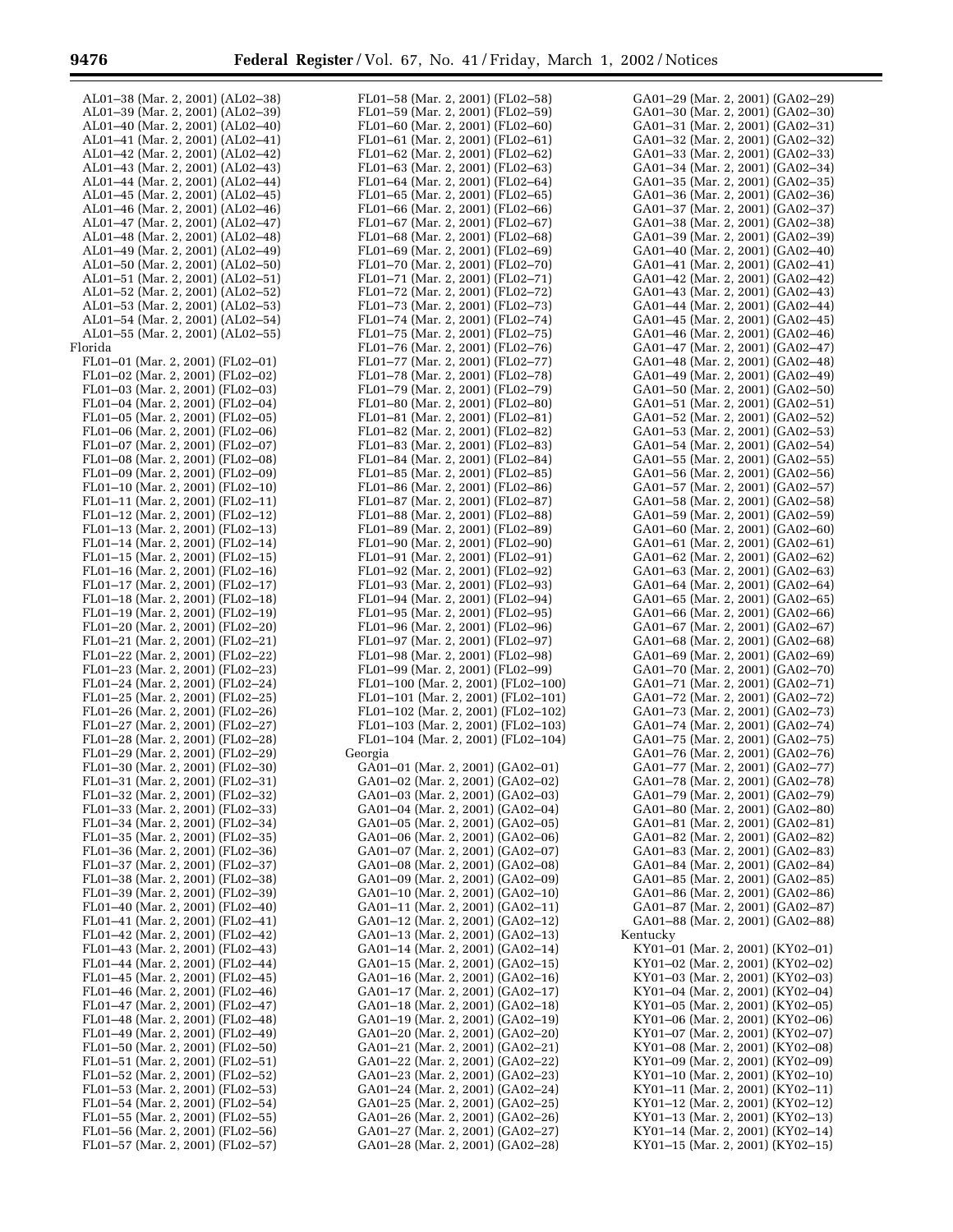| KY01-16 (Mar. 2, 2001) (KY02-16)                                     |  |
|----------------------------------------------------------------------|--|
| KY01-17 (Mar. 2, 2001) (KY02-17)                                     |  |
| KY01-18 (Mar. 2, 2001) (KY02-18)                                     |  |
| KY01-19 (Mar. 2, 2001) (KY02-19)                                     |  |
| KY01-20 (Mar. 2, 2001) (KY02-20)<br>KY01-21 (Mar. 2, 2001) (KY02-21) |  |
| KY01-22 (Mar. 2, 2001) (KY02-22)                                     |  |
| KY01-23 (Mar. 2, 2001) (KY02-23)                                     |  |
| KY01-24 (Mar. 2, 2001) (KY02-24)                                     |  |
| KY01-25 (Mar. 2, 2001) (KY02-25)                                     |  |
| KY01-26 (Mar. 2, 2001) (KY02-26)                                     |  |
| KY01-27 (Mar. 2, 2001) (KY02-27)                                     |  |
| KY01-28 (Mar. 2, 2001) (KY02-28)                                     |  |
| KY01-29 (Mar. 2, 2001) (KY02-29)<br>KY01-30 (Mar. 2, 2001) (KY02-30) |  |
| KY01-31 (Mar. 2, 2001) (KY02-31)                                     |  |
| KY01-32 (Mar. 2, 2001) (KY02-32)                                     |  |
| KY01-33 (Mar. 2, 2001) (KY02-33)                                     |  |
| KY01-34 (Mar. 2, 2001) (KY02-34)                                     |  |
| KY01-35 (Mar. 2, 2001) (KY02-35)                                     |  |
| KY01-36 (Mar. 2, 2001) (KY02-36)                                     |  |
| KY01-37 (Mar. 2, 2001) (KY02-37)                                     |  |
| KY01-38 (Mar. 2, 2001) (KY02-38)<br>KY01-39 (Mar. 2, 2001) (KY02-39) |  |
| KY01-40 (Mar. 2, 2001) (KY02-40)                                     |  |
| KY01-41 (Mar. 2, 2001) (KY02-41)                                     |  |
| KY01-42 (Mar. 2, 2001) (KY02-42)                                     |  |
| KY01-43 (Mar. 2, 2001) (KY02-43)                                     |  |
| KY01-44 (Mar. 2, 2001) (KY02-44)                                     |  |
| KY01-45 (Mar. 2, 2001) (KY02-45)                                     |  |
| KY01-46 (Mar. 2, 2001) (KY02-46)                                     |  |
| KY01-47 (Mar. 2, 2001) (KY02-47)                                     |  |
| KY01-48 (Mar. 2, 2001) (KY02-48)                                     |  |
| KY01-49 (Mar. 2, 2001) (KY02-49)<br>KY01-50 (Mar. 2, 2001) (KY02-50) |  |
| KY01-51 (Mar. 2, 2001) (KY02-51)                                     |  |
| KY01-52 (Mar. 2, 2001) (KY02-52)                                     |  |
| KY01-53 (Mar. 2, 2001) (KY02-53)                                     |  |
|                                                                      |  |
| Mississippi                                                          |  |
| MS01-01 (Mar. 2, 2001) (MS02-01)                                     |  |
| MS01-02 (Mar. 2, 2001) (MS02-02)                                     |  |
| MS01-03 (Mar. 2, 2001) (MS02-03)                                     |  |
| MS01-04 (Mar. 2, 2001) (MS02-04)                                     |  |
| MS01-05 (Mar. 2, 2001) (MS02-05)                                     |  |
| MS01-06 (Mar. 2, 2001) (MS02-06)                                     |  |
| MS01-07 (Mar. 2, 2001) (MS02-07)                                     |  |
| MS01-08 (Mar. 2, 2001) (MS02-08)                                     |  |
| MS01-09 (Mar. 2, 2001) (MS02-09)                                     |  |
| MS01-10 (Mar. 2, 2001) (MS02-10)                                     |  |
| MS01-11 (Mar. 2, 2001) (MS02-11)<br>MS01-12 (Mar. 2, 2001) (MS02-12) |  |
| MS01-13 (Mar. 2, 2001) (MS02-13)                                     |  |
| MS01-14 (Mar. 2, 2001) (MS02-14)                                     |  |
| MS01-15 (Mar. 2, 2001) (MS02-15)                                     |  |
| MS01-16 (Mar. 2, 2001) (MS02-16)                                     |  |
| MS01-17 (Mar. 2, 2001) (MS02-17)                                     |  |
| MS01-18 (Mar. 2, 2001) (MS02-18)                                     |  |
| MS01-19 (Mar. 2, 2001) (MS02-19)                                     |  |
| MS01-20 (Mar. 2, 2001) (MS02-20)                                     |  |
| MS01-21 (Mar. 2, 2001) (MS02-21)                                     |  |
| MS01-22 (Mar. 2, 2001) (MS02-22)<br>MS01-23 (Mar. 2, 2001) (MS02-23) |  |
| MS01-24 (Mar. 2, 2001) (MS02-24)                                     |  |
| MS01-25 (Mar. 2, 2001) (MS02-25)                                     |  |
| MS01-26 (Mar. 2, 2001) (MS02-26)                                     |  |
| MS01-27 (Mar. 2, 2001) (MS02-27)                                     |  |
| MS01-28 (Mar. 2, 2001) (MS02-28)                                     |  |
| MS01-29 (Mar. 2, 2001) (MS02-29)                                     |  |
| MS01-30 (Mar. 2, 2001) (MS02-30)                                     |  |
| MS01-31 (Mar. 2, 2001) (MS02-31)                                     |  |
| MS01-32 (Mar. 2, 2001) (MS02-32)<br>MS01-33 (Mar. 2, 2001) (MS02-33) |  |
| MS01-34 (Mar. 2, 2001) (MS02-34)                                     |  |
| MS01-35 (Mar. 2, 2001) (MS02-35)                                     |  |
| MS01-36 (Mar. 2, 2001) (MS02-36)<br>MS01-37 (Mar. 2, 2001) (MS02-37) |  |

|                |  |  | MS01-38 (Mar. 2, 2001) (MS02-38)                                     |
|----------------|--|--|----------------------------------------------------------------------|
|                |  |  | MS01–39 (Mar. 2, 2001) (MS02–39)                                     |
|                |  |  |                                                                      |
|                |  |  | MS01-40 (Mar. 2, 2001) (MS02-40)                                     |
| MS01–41        |  |  | (Mar. 2, 2001) (MS02-41)                                             |
|                |  |  | MS01-42 (Mar. 2, 2001) (MS02-42)                                     |
|                |  |  | MS01-43 (Mar. 2, 2001) (MS02-43)                                     |
|                |  |  |                                                                      |
|                |  |  | MS01-44 (Mar. 2, 2001) (MS02-44)                                     |
|                |  |  | MS01-45 (Mar. 2, 2001) (MS02-45)                                     |
|                |  |  | MS01-46 (Mar. 2, 2001) (MS02-46)                                     |
|                |  |  |                                                                      |
|                |  |  | MS01–47 (Mar. 2, 2001) (MS02–47)                                     |
|                |  |  | MS01-48 (Mar. 2, 2001) (MS02-48)                                     |
|                |  |  | MS01-49 (Mar. 2, 2001) (MS02-49)                                     |
|                |  |  | MS01-50 (Mar. 2, 2001) (MS02-50)                                     |
|                |  |  |                                                                      |
| MS01–51        |  |  | (Mar. 2, 2001) (MS02-51)                                             |
|                |  |  | MS01-52 (Mar. 2, 2001) (MS02-52)                                     |
|                |  |  | MS01-53 (Mar. 2, 2001) (MS02-53)                                     |
|                |  |  | MS01-54 (Mar. 2, 2001) (MS02-54)                                     |
|                |  |  |                                                                      |
|                |  |  | MS01-55 (Mar. 2, 2001) (MS02-55)                                     |
|                |  |  | MS01-56 (Mar. 2, 2001) (MS02-56)                                     |
|                |  |  | MS01-57 (Mar. 2, 2001) (MS02-57)                                     |
| North Carolina |  |  |                                                                      |
|                |  |  |                                                                      |
|                |  |  | NC01-01 (Mar. 2, 2001) (NC02-01)                                     |
|                |  |  | NC01-02 (Mar. 2, 2001) (NC02-02)                                     |
|                |  |  | NC01-03 (Mar. 2, 2001) (NC02-03)                                     |
|                |  |  |                                                                      |
|                |  |  | NC01-04 (Mar. 2, 2001) (NC02-04)                                     |
|                |  |  | NC01-05 (Mar. 2, 2001) (NC02-05)                                     |
|                |  |  | NC01-06 (Mar. 2, 2001) (NC02-06)                                     |
|                |  |  | NC01-07 (Mar. 2, 2001) (NC02-07)                                     |
|                |  |  |                                                                      |
|                |  |  | NC01-08 (Mar. 2, 2001) (NC02-08)                                     |
|                |  |  | NC01-09 (Mar. 2, 2001) (NC02-09)                                     |
|                |  |  | NC01-10 (Mar. 2, 2001) (NC02-10)                                     |
|                |  |  | NC01-11 (Mar. 2, 2001) (NC02-11)                                     |
|                |  |  |                                                                      |
|                |  |  | NC01-12 (Mar. 2, 2001) (NC02-12)                                     |
|                |  |  | NC01-13 (Mar. 2, 2001) (NC02-13)                                     |
|                |  |  | NC01-14 (Mar. 2, 2001) (NC02-14)                                     |
|                |  |  |                                                                      |
|                |  |  | NC01-15 (Mar. 2, 2001) (NC02-15)                                     |
|                |  |  | NC01-16 (Mar. 2, 2001) (NC02-16)                                     |
|                |  |  | NC01-17 (Mar. 2, 2001) (NC02-17)                                     |
|                |  |  | NC01-18 (Mar. 2, 2001) (NC02-18)                                     |
|                |  |  |                                                                      |
|                |  |  | NC01-19 (Mar. 2, 2001) (NC02-19)                                     |
|                |  |  | NC01-20 (Mar. 2, 2001) (NC02-20)                                     |
|                |  |  | NC01-21 (Mar. 2, 2001) (NC02-21)                                     |
|                |  |  |                                                                      |
|                |  |  | NC01-22 (Mar. 2, 2001) (NC02-22)                                     |
|                |  |  | NC01-23 (Mar. 2, 2001) (NC02-23)                                     |
|                |  |  | NC01-24 (Mar. 2, 2001) (NC02-24)                                     |
|                |  |  | NC01-25 (Mar. 2, 2001) (NC02-25)                                     |
|                |  |  |                                                                      |
|                |  |  | NC01-26 (Mar. 2, 2001) (NC02-26)                                     |
|                |  |  | NC01-27 (Mar. 2, 2001) (NC02-27)                                     |
|                |  |  | NC01-28 (Mar. 2, 2001) (NC02-28)                                     |
|                |  |  | NC01-29 (Mar. 2, 2001) (NC02-                                        |
|                |  |  | -29)                                                                 |
|                |  |  | NC01-30 (Mar. 2, 2001) (NC02-30)                                     |
|                |  |  | NC01-31 (Mar. 2, 2001) (NC02-31)                                     |
|                |  |  | NC01-32 (Mar. 2, 2001) (NC02-32)                                     |
|                |  |  | NC01-33 (Mar. 2, 2001) (NC02-33)                                     |
|                |  |  |                                                                      |
|                |  |  | NC01-34 (Mar. 2, 2001) (NC02-34)                                     |
|                |  |  | NC01-35 (Mar. 2, 2001) (NC02-35)                                     |
|                |  |  | NC01-36 (Mar. 2, 2001) (NC02-36)                                     |
|                |  |  | NC01-37 (Mar. 2, 2001) (NC02-37)                                     |
|                |  |  |                                                                      |
|                |  |  | NC01-38 (Mar. 2, 2001) (NC02-38)                                     |
|                |  |  | NC01-39 (Mar. 2, 2001) (NC02-39)                                     |
|                |  |  | NC01-40 (Mar. 2, 2001) (NC02-40)                                     |
|                |  |  |                                                                      |
|                |  |  | NC01-41 (Mar. 2, 2001) (NC02-41)                                     |
|                |  |  | NC01-42 (Mar. 2, 2001) (NC02-42)                                     |
|                |  |  | NC01-43 (Mar. 2, 2001) (NC02-43)                                     |
|                |  |  |                                                                      |
|                |  |  | NC01-44 (Mar. 2, 2001) (NC02-44)                                     |
|                |  |  | NC01-45 (Mar. 2, 2001) (NC02-45)                                     |
|                |  |  | NC01-46 (Mar. 2, 2001) (NC02-46)                                     |
|                |  |  | NC01-47 (Mar. 2, 2001) (NC02-47)                                     |
|                |  |  |                                                                      |
|                |  |  | NC01-48 (Mar. 2, 2001) (NC02-48)                                     |
|                |  |  | NC01-49 (Mar. 2, 2001) (NC02-49)                                     |
|                |  |  | NC01-50 (Mar. 2, 2001) (NC02-50)                                     |
|                |  |  | NC01-51 (Mar. 2, 2001) (NC02-51)                                     |
|                |  |  |                                                                      |
|                |  |  | NC01-52 (Mar. 2, 2001) (NC02-52)<br>NC01-53 (Mar. 2, 2001) (NC02-53) |
|                |  |  |                                                                      |
|                |  |  | NC01-54 (Mar. 2, 2001) (NC02-54)                                     |
|                |  |  | NC01-55 (Mar. 2, 2001) (NC02-55)                                     |
|                |  |  |                                                                      |

| NC01-56 (Nov. 16, 2001) (NC02-56)                                       |
|-------------------------------------------------------------------------|
| South Carolina                                                          |
| SC01-01 (Mar. 2, 2001) (SC02-01)                                        |
| SC01-01 (Mar. 2, 2001) (SC02-01)                                        |
| SC01-02 (Mar. 2, 2001) (SC02-02)                                        |
| SC01-03 (Mar. 2, 2001) (SC02-03)                                        |
| SC01-04 (Mar. 2, 2001) (SC02-04)                                        |
| SC01-05 (Mar. 2, 2001) (SC02-05)                                        |
| SC01-06 (Mar. 2, 2001) (SC02-06)                                        |
| SC01-07 (Mar. 2, 2001) (SC02-07)                                        |
| SC01-08 (Mar. 2, 2001) (SC02-08)                                        |
| SC01-09 (Mar. 2, 2001) (SC02-09)                                        |
| SC01-10 (Mar. 2, 2001) (SC02-10)<br>SC01-11 (Mar. 2, 2001) (SC02-11)    |
| SC01-12 (Mar. 2, 2001) (SC02-12)                                        |
| SC01-13 (Mar. 2, 2001) (SC02-13)                                        |
| SC01-14 (Mar. 2, 2001) (SC02-14)                                        |
| SC01-15 (Mar. 2, 2001) (SC02-15)                                        |
| SC01-16 (Mar. 2, 2001) (SC02-16)                                        |
| SC01-17 (Mar. 2, 2001) (SC02-17)                                        |
| SC01-18 (Mar. 2, 2001) (SC02-18)                                        |
| SC01-19 (Mar. 2, 2001) (SC02-19)                                        |
| SC01-20 (Mar. 2, 2001) (SC02-20)                                        |
| SC01-21 (Mar. 2, 2001) (SC02-21)                                        |
| SC01-22 (Mar. 2, 2001) (SC02-22)                                        |
| SC01-23 (Mar. 2, 2001) (SC02-23)                                        |
| SC01-24 (Mar. 2, 2001) (SC02-24)                                        |
| SC01-25 (Mar. 2, 2001) (SC02-25)                                        |
| SC01-26 (Mar. 2, 2001) (SC02-26)                                        |
| SC01-27 (Mar. 2, 2001) (SC02-27)                                        |
| SC01-28 (Mar. 2, 2001) (SC02-28)                                        |
| SC01-29 (Mar. 2, 2001) (SC02-29)                                        |
| SC01-30 (Mar. 2, 2001) (SC02-30)                                        |
| SC01-31 (Mar. 2, 2001) (SC02-31)                                        |
| SC01-32 (Mar. 2, 2001) (SC02-32)                                        |
| SC01-33 (Mar. 2, 2001) (SC02-33)                                        |
| SC01-34 (Mar. 2, 2001) (SC02-34)<br>SC01-35 (Mar. 2, 2001) (SC02-35)    |
| SC01-36 (Mar. 2, 2001) (SC02-36)                                        |
| SC01-37 (Mar. 2, 2001) (SC02-37)                                        |
| Tennessee                                                               |
| TN01-01 (Mar. 2, 2001) (TN02-01)                                        |
| TN01-02 (Mar. 2, 2001) (TN02-02)                                        |
| TN01-03 (Mar. 2, 2001) (TN02-03)                                        |
| TN01-04 (Mar. 2, 2001) (TN02-04)                                        |
| TN01-05 (Mar. 2, 2001) (TN02-05)                                        |
| TN01-06 (Mar. 2, 2001) (TN02-06)                                        |
| TN01-07 (Mar. 2, 2001) (TN02-07)                                        |
| TN01-08 (Mar. 2, 2001) (TN02-08)                                        |
| TN01-09 (Mar. 2, 2001) (TN02-09)                                        |
| TN01-10 (Mar. 2, 2001) (TN02-10)                                        |
| TN01-11<br>(Mar. 2, 2001) (TN02-11)                                     |
| TN01-12 (Mar. 2, 2001) (TN02-12)<br>TN01-13 (Mar. 2, 2001) (TN02-13)    |
| TN01-14 (Mar. 2, 2001) (TN02-14)                                        |
| $TN01-15$<br>(Mar. 2, 2001) (TN02-15)                                   |
| TN01-16<br>$(Mar. 2, 2001)$ (TN02-16)                                   |
| TN01-17<br>(Mar. 2, 2001) (TN02-17)                                     |
| TN01-18<br>(Mar. 2, 2001) (TN02-18)                                     |
| TN01-19 (Mar. 2, 2001) (TN02-19)                                        |
| TN01-20 (Mar. 2, 2001) (TN02-20)                                        |
| $TN01-21$<br>(Mar. 2, 2001) (TN02-21)                                   |
| TN01-22<br>(Mar. 2, 2001) (TN02-22)                                     |
| TN01-23<br>(Mar. 2, 2001) (TN02-23)                                     |
| TN01-24 (Mar. 2, 2001) (TN02-24)                                        |
| $TN01-25$<br>(Mar. 2, 2001) (TN02-25)                                   |
| TN01-26<br>(Mar. 2, 2001) (TN02-26)                                     |
| TN01-27<br>(Mar. 2, 2001) (TN02-27)                                     |
| TN01-28 (Mar. 2, 2001) (TN02-28)                                        |
| TN01-29 (Mar. 2, 2001) (TN02-29)                                        |
| TN01-30 (Mar. 2, 2001) (TN02-30)<br>TN01-31<br>(Mar. 2, 2001) (TN02-31) |
|                                                                         |
| TN01-32 (Mar. 2, 2001) (TN02-32)<br>TN01-33 (Mar. 2, 2001) (TN02-33)    |
| TN01-34 (Mar. 2, 2001) (TN02-34)                                        |
| TN01-35 (Mar. 2, 2001) (TN02-35)                                        |
|                                                                         |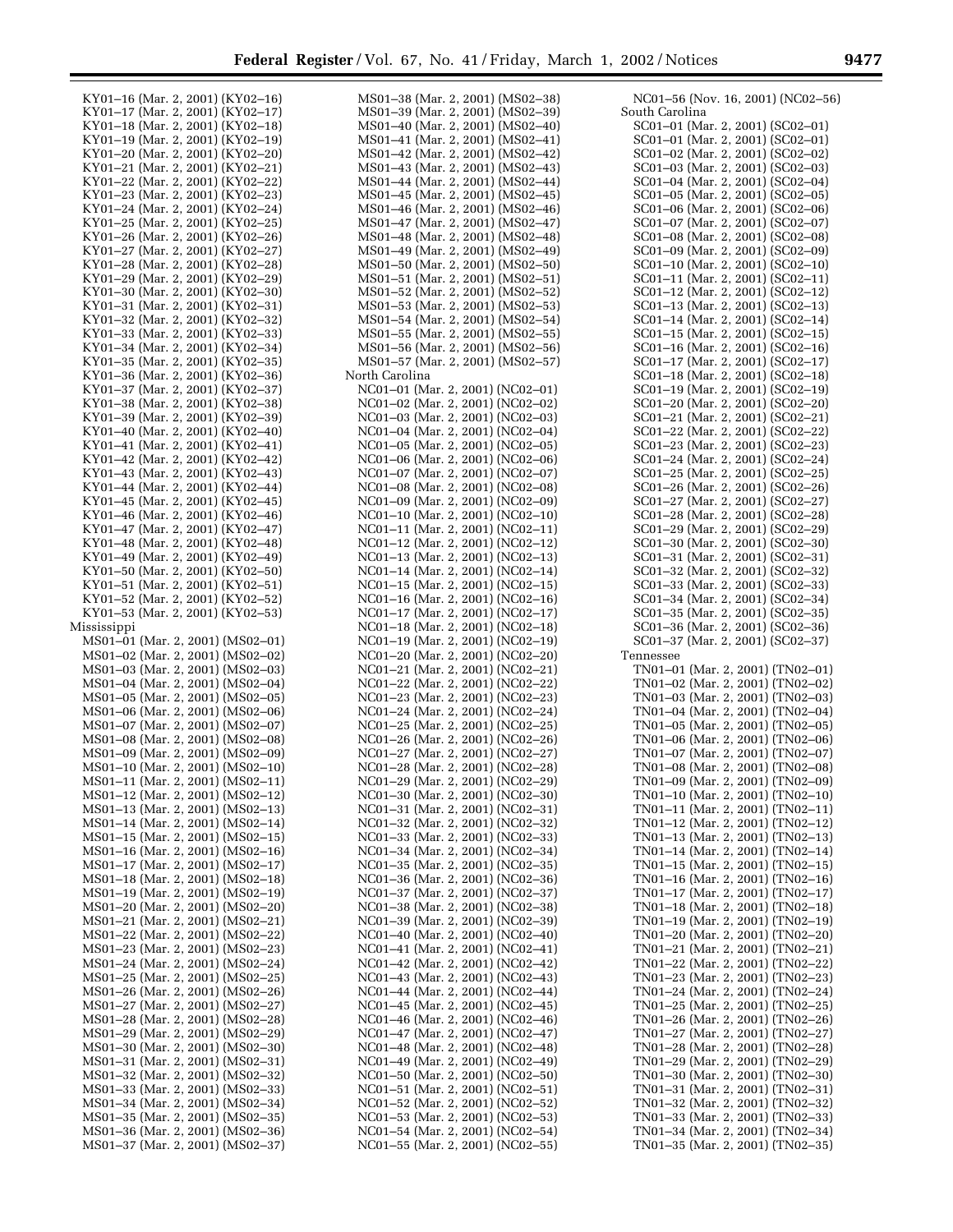۳

IL01–44 (Mar 2, 2001) (IL02–44)

| TN01–36 (Mar. 2, 2001) (TN02–36)<br>TN01-37 (Mar. 2, 2001) (TN02-37)<br>TN01-38 (Mar. 2, 2001) (TN02-38)<br>TN01-39 (Mar. 2, 2001) (TN02-39)<br>TN01-40 (Mar. 2, 2001) (TN02-40)<br>TN01-41 (Mar. 2, 2001) (TN02-41)<br>TN01-42 (Mar. 2, 2001) (TN02-42)<br>TN01-43 (Mar. 2, 2001) (TN02-43)<br>TN01-44 (Mar. 2, 2001) (TN02-44)<br>TN01-45 (Mar. 2, 2001) (TN02-45)<br>TN01-46 (Mar. 2, 2001) (TN02-46)<br>TN01-47 (Mar. 2, 2001) (TN02-47)<br>TN01-48 (Mar. 2, 2001) (TN02-48)<br>TN01-49 (Mar. 2, 2001) (TN02-49)<br>TN01-50 (Mar. 2, 2001) (TN02-50)<br>TN01-51 (Mar. 2, 2001) (TN02-51)<br>TN01-52 (Mar. 2, 2001) (TN02-52)<br>TN01-53 (Mar. 2, 2001) (TN02-53)<br>TN01-54 (Mar. 2, 2001) (TN02-54)<br>TN01-55 (Mar. 2, 2001) (TN02-55)<br>TN01-56 (Mar. 2, 2001) (TN02-56)<br>TN01-57 (Mar. 2, 2001) (TN02-57)<br>TN01-58 (Mar. 2, 2001) (TN02-58)<br>TN01-59 (Mar. 2, 2001) (TN02-59)<br>TN01-60 (Mar. 2, 2001) (TN02-60)<br>TN01-61 (Mar. 2, 2001) (TN02-61)<br>TN01-62 (Mar. 2, 2001) (TN02-62)<br>TN01-63 (Mar. 2, 2001) (TN02-63)<br>TN01-64 (Mar. 2, 2001) (TN02-64)<br>TN01-65 (Mar. 2, 2001) (TN02-65) |
|----------------------------------------------------------------------------------------------------------------------------------------------------------------------------------------------------------------------------------------------------------------------------------------------------------------------------------------------------------------------------------------------------------------------------------------------------------------------------------------------------------------------------------------------------------------------------------------------------------------------------------------------------------------------------------------------------------------------------------------------------------------------------------------------------------------------------------------------------------------------------------------------------------------------------------------------------------------------------------------------------------------------------------------------------------------------------------------------------------------------|
| Volume IV                                                                                                                                                                                                                                                                                                                                                                                                                                                                                                                                                                                                                                                                                                                                                                                                                                                                                                                                                                                                                                                                                                            |
| Illinois                                                                                                                                                                                                                                                                                                                                                                                                                                                                                                                                                                                                                                                                                                                                                                                                                                                                                                                                                                                                                                                                                                             |
| IL01-01 (Mar 2, 2001) (IL02-01)<br>IL01-02 (Mar 2, 2001) (IL02-02)<br>IL01-03 (Mar 2, 2001) (IL02-03)<br>IL01-04 (Mar 2, 2001) (IL02-04)<br>IL01-05 (Mar 2, 2001) (IL02-05)<br>IL01-06 (Mar 2, 2001) (IL02-06)<br>IL01-07 (Mar 2, 2001) (IL02-07)<br>IL01-08 (Mar 2, 2001) (IL02-08)<br>IL01-09 (Mar 2, 2001) (IL02-09)<br>IL01-10 (Mar 2, 2001) (IL02-10)<br>IL01-11 (Mar 2, 2001) (IL02-11)<br>IL01-12 (Mar 2, 2001) (IL02-12)<br>IL01-13 (Mar 2, 2001) (IL02-13)<br>IL01-14 (Mar 2, 2001) (IL02-14)<br>IL01-15 (Mar 2, 2001) (IL02-15)<br>IL01-16 (Mar 2, 2001) (IL02-16)<br>IL01-17 (Mar 2, 2001) (IL02-17)<br>IL01-18 (Mar 2, 2001) (IL02-18)<br>IL01-19 (Mar 2, 2001) (IL02-19)<br>IL01-20 (Mar 2, 2001) (IL02-20)<br>IL01-21 (Mar 2, 2001) (IL02-21)<br>IL01-22 (Mar 2, 2001) (IL02-22)<br>IL01-23 (Mar 2, 2001) (IL02-23)<br>IL01-24 (Mar 2, 2001) (IL02-24)<br>IL01-25 (Mar 2, 2001) (IL02-25)<br>IL01-26 (Mar 2, 2001) (IL02-26)<br>IL01-27 (Mar 2, 2001) (IL02-27)<br>IL01-28 (Mar 2, 2001) (IL02-28)<br>IL01-29 (Mar 2, 2001) (IL02-29)                                                                  |
| IL01-30 (Mar 2, 2001) (IL02-30)                                                                                                                                                                                                                                                                                                                                                                                                                                                                                                                                                                                                                                                                                                                                                                                                                                                                                                                                                                                                                                                                                      |
| IL01-31 (Mar 2, 2001) (IL02-31)<br>IL01-32 (Mar 2, 2001) (IL02-32)                                                                                                                                                                                                                                                                                                                                                                                                                                                                                                                                                                                                                                                                                                                                                                                                                                                                                                                                                                                                                                                   |
| IL01-33 (Mar 2, 2001) (IL02-33)<br>IL01-34 (Mar 2, 2001) (IL02-34)                                                                                                                                                                                                                                                                                                                                                                                                                                                                                                                                                                                                                                                                                                                                                                                                                                                                                                                                                                                                                                                   |
| IL01-35 (Mar 2, 2001) (IL02-35)<br>IL01-36 (Mar 2, 2001) (IL02-36)                                                                                                                                                                                                                                                                                                                                                                                                                                                                                                                                                                                                                                                                                                                                                                                                                                                                                                                                                                                                                                                   |
| IL01-37 (Mar 2, 2001) (IL02-37)                                                                                                                                                                                                                                                                                                                                                                                                                                                                                                                                                                                                                                                                                                                                                                                                                                                                                                                                                                                                                                                                                      |
| IL01-38 (Mar 2, 2001) (IL02-38)<br>IL01-39 (Mar 2, 2001) (IL02-39)                                                                                                                                                                                                                                                                                                                                                                                                                                                                                                                                                                                                                                                                                                                                                                                                                                                                                                                                                                                                                                                   |
| IL01-40 (Mar 2, 2001) (IL02-40)<br>IL01-41 (Mar 2, 2001) (IL02-41)                                                                                                                                                                                                                                                                                                                                                                                                                                                                                                                                                                                                                                                                                                                                                                                                                                                                                                                                                                                                                                                   |
| IL01-42 (Mar 2, 2001) (IL02-42)<br>IL01-43 (Mar 2, 2001) (IL02-43)                                                                                                                                                                                                                                                                                                                                                                                                                                                                                                                                                                                                                                                                                                                                                                                                                                                                                                                                                                                                                                                   |

| IL01–45 (Mar 2, 2001) (IL02–45)                                                                                                                                                  |
|----------------------------------------------------------------------------------------------------------------------------------------------------------------------------------|
| IL01-46 (Mar 2, 2001) (IL02-46)                                                                                                                                                  |
| IL01-47 (Mar 2, 2001) (IL02-47)                                                                                                                                                  |
| -48 (Mar 2, 2001) (IL02–48)<br>IL01-                                                                                                                                             |
| IL01-49 (Mar 2, 2001) (IL02-49)                                                                                                                                                  |
|                                                                                                                                                                                  |
| IL01-50 (Mar 2, 2001) (IL02-50)                                                                                                                                                  |
| IL01-51 (Mar 2, 2001) (IL02-51)                                                                                                                                                  |
| IL01-52 (Mar 2, 2001) (IL02-52)                                                                                                                                                  |
| IL01-53 (Mar 2, 2001) (IL02-53)                                                                                                                                                  |
| IL01-54 (Mar 2, 2001) (IL02-54)                                                                                                                                                  |
| IL01-55 (Mar 2, 2001) (IL02-55)                                                                                                                                                  |
|                                                                                                                                                                                  |
| IL01-56 (Mar 2, 2001) (IL02-56)                                                                                                                                                  |
| IL01-57 (Mar 2, 2001) (IL02-57)                                                                                                                                                  |
| IL01-58 (Mar 2, 2001) (IL02-58)                                                                                                                                                  |
| IL01-59 (Mar 2, 2001) (IL02-59)                                                                                                                                                  |
| IL01-60 (Mar 2, 2001) (IL02-60)                                                                                                                                                  |
|                                                                                                                                                                                  |
| $IL01-61$ (Mar 2, 2001) (IL02-61)                                                                                                                                                |
| -62 (Mar 2, 2001) (IL02–62)<br>IL01-                                                                                                                                             |
| $1101-63$ (Mar 2, 2001) (IL02-63)<br>IL01-64 (Mar 2, 2001) (IL02-64)                                                                                                             |
|                                                                                                                                                                                  |
| IL01-65 (Mar 2, 2001) (IL02-65)<br>IL01-66 (Mar 2, 2001) (IL02-66)                                                                                                               |
|                                                                                                                                                                                  |
| IL01-67 (Mar 2, 2001) (IL02-67)<br>IL01-68 (Mar 2, 2001) (IL02-68)                                                                                                               |
|                                                                                                                                                                                  |
|                                                                                                                                                                                  |
| IL01-69 (Mar 2, 2001) (IL02-69)                                                                                                                                                  |
| IL01-70 (Mar 2, 2001) (IL02-70)                                                                                                                                                  |
| Indiana                                                                                                                                                                          |
| IN01-01 (Mar 2, 2001) (IN02-01)                                                                                                                                                  |
| IN01-02 (Mar 2, 2001) (IN02-02)                                                                                                                                                  |
|                                                                                                                                                                                  |
| IN01-03 (Mar 2, 2001) (IN02-03)                                                                                                                                                  |
| IN01-04 (Mar 2, 2001) (IN02-04)                                                                                                                                                  |
| IN01-05 (Mar 2, 2001) (IN02-05)                                                                                                                                                  |
| IN01-06 (Mar 2, 2001) (IN02-06)                                                                                                                                                  |
| IN01-07 (Mar 2, 2001) (IN02-07)                                                                                                                                                  |
| IN01-08 (Mar 2, 2001) (IN02-08)                                                                                                                                                  |
| IN01-09 (Mar 2, 2001) (IN02-09)                                                                                                                                                  |
|                                                                                                                                                                                  |
| IN01-10 (Mar 2, 2001) (IN02-10)<br>IN01-11 (Mar 2, 2001) (IN02-11)                                                                                                               |
|                                                                                                                                                                                  |
| IN01-12 (Mar 2, 2001) (IN02-12)<br>IN01-13 (Mar 2, 2001) (IN02-13)                                                                                                               |
|                                                                                                                                                                                  |
| IN01-14 (Mar 2, 2001) (IN02-14)<br>IN01-15 (Mar 2, 2001) (IN02-15)                                                                                                               |
|                                                                                                                                                                                  |
|                                                                                                                                                                                  |
| IN01-16 (Mar 2, 2001) (IN02-16)<br>IN01-17 (Mar 2, 2001) (IN02-17)                                                                                                               |
|                                                                                                                                                                                  |
| IN01-18 (Mar 2, 2001) (IN02-18)<br>IN01-19 (Mar 2, 2001) (IN02-19)                                                                                                               |
|                                                                                                                                                                                  |
| IN01-20 (Mar 2, 2001) (IN02-20)                                                                                                                                                  |
|                                                                                                                                                                                  |
| IN01-21 (Mar 2, 2001) (IN02-21)                                                                                                                                                  |
| Michigan                                                                                                                                                                         |
| MI01-01 (Mar. 2, 2001) (MI02-01)                                                                                                                                                 |
|                                                                                                                                                                                  |
|                                                                                                                                                                                  |
| MI01–02 (Mar. 2, 2001) (MI02–02)<br>MI01–03 (Mar. 2, 2001) (MI02–03)<br>MI01–04 (Mar. 2, 2001) (MI02–04)<br>MI01–05 (Mar. 2, 2001) (MI02–05)                                     |
|                                                                                                                                                                                  |
|                                                                                                                                                                                  |
| M101–03 (Mai. 2, 2001) (M102–03)<br>M101–06 (Mar. 2, 2001) (M102–06)<br>M101–07 (Mar. 2, 2001) (M102–07)<br>M101–08 (Mar. 2, 2001) (M102–08)<br>M101–09 (Mar. 2, 2001) (M102–09) |
|                                                                                                                                                                                  |
|                                                                                                                                                                                  |
|                                                                                                                                                                                  |
| MI01–10 (Mar. 2, 2001) (MI02–10)<br>MI01–11 (Mar. 2, 2001) (MI02–11)                                                                                                             |
|                                                                                                                                                                                  |
|                                                                                                                                                                                  |
| MI01-12 (Mar. 2, 2001) (MI02-12)<br>MI01-13 (Mar. 2, 2001) (MI02-13)                                                                                                             |
|                                                                                                                                                                                  |
|                                                                                                                                                                                  |
| MI01-14 (Mar. 2, 2001) (MI02-14)<br>MI01-15 (Mar. 2, 2001) (MI02-15)                                                                                                             |
|                                                                                                                                                                                  |
| MI01-16 (Mar. 2, 2001) (MI02-16)<br>MI01-17 (Mar. 2, 2001) (MI02-17)                                                                                                             |
|                                                                                                                                                                                  |
| MI01–18 (Mar. 2, 2001) (MI02–17)<br>MI01–18 (Mar. 2, 2001) (MI02–18)<br>MI01–19 (Mar. 2, 2001) (MI02–19)<br>MI01–20 (Mar. 2, 2001) (MI02–20)<br>MI01–21 (Mar. 2, 2001) (MI02–21) |
|                                                                                                                                                                                  |
|                                                                                                                                                                                  |
|                                                                                                                                                                                  |
|                                                                                                                                                                                  |
| MI01-22 (Mar. 2, 2001) (MI02-22)<br>MI01-23 (Mar. 2, 2001) (MI02-23)                                                                                                             |
|                                                                                                                                                                                  |
| MI01-24 (Mar. 2, 2001) (MI02-24)<br>MI01-25 (Mar. 2, 2001) (MI02-25)                                                                                                             |
| MI01-26 (Mar. 2, 2001) (MI02-26)                                                                                                                                                 |
|                                                                                                                                                                                  |

| MI01–27 (Mar. 2, 2001) (MI02- |  | -27)                                                                 |
|-------------------------------|--|----------------------------------------------------------------------|
|                               |  | MI01–28 (Mar. 2, 2001) (MI02–28)                                     |
|                               |  | MI01-29 (Mar. 2, 2001) (MI02-29)                                     |
|                               |  | MI01-30 (Mar. 2, 2001) (MI02-30)<br>MI01-31 (Mar. 2, 2001) (MI02-31) |
|                               |  | MI01-32 (Mar. 2, 2001) (MI02-32)                                     |
|                               |  | MI01–33 (Mar. 2, 2001) (MI02–33)                                     |
|                               |  | MI01-34 (Mar. 2, 2001) (MI02-34)                                     |
|                               |  | MI01-35 (Mar. 2, 2001) (MI02-35)                                     |
|                               |  | MI01-36 (Mar. 2, 2001) (MI02-36)                                     |
|                               |  | MI01–37 (Mar. 2, 2001) (MI02–37)                                     |
|                               |  | MI01-38 (Mar. 2, 2001) (MI02-38)                                     |
|                               |  | MI01-39 (Mar. 2, 2001) (MI02-39)<br>MI01-40 (Mar. 2, 2001) (MI02-40) |
|                               |  | MI01-41 (Mar. 2, 2001) (MI02-41)                                     |
| MI01-                         |  | -42 (Mar. 2, 2001) (MI02–42)                                         |
|                               |  | MI01-43 (Mar. 2, 2001) (MI02-43)                                     |
|                               |  | MI01–44 (Mar. 2, 2001) (MI02–44)                                     |
|                               |  | MI01-45 (Mar. 2, 2001) (MI02-45)                                     |
|                               |  | MI01-46 (Mar. 2, 2001) (MI02-46)                                     |
|                               |  | MI01-47 (Mar. 2, 2001) (MI02-47)<br>MI01-48 (Mar. 2, 2001) (MI02-48) |
|                               |  | MI01-49 (Mar. 2, 2001) (MI02-49)                                     |
|                               |  | MI01-50 (Mar. 2, 2001) (MI02-50)                                     |
|                               |  | MI01-51 (Mar. 2, 2001) (MI02-51)                                     |
|                               |  | MI01-52 (Mar. 2, 2001) (MI02-52)                                     |
|                               |  | MI01-53 (Mar. 2, 2001) (MI02-53)                                     |
|                               |  | MI01-54 (Mar. 2, 2001) (MI02-54)                                     |
|                               |  | MI01-55 (Mar. 2, 2001) (MI02-55)                                     |
|                               |  | MI01-56 (Mar. 2, 2001) (MI02-56)<br>MI01-57 (Mar. 2, 2001) (MI02-57) |
|                               |  | MI01-58 (Mar. 2, 2001) (MI02-58)                                     |
|                               |  | MI01-59 (Mar. 2, 2001) (MI02-59)                                     |
|                               |  | MI01-60 (Mar. 2, 2001) (MI02-60)                                     |
|                               |  | MI01-61 (Mar. 2, 2001) (MI02-61)                                     |
|                               |  | MI01-62 (Mar. 2, 2001) (MI02-62)                                     |
|                               |  | MI01-63 (Mar. 2, 2001) (MI02-63)                                     |
|                               |  | MI01-64 (Mar. 2, 2001) (MI02-64)<br>MI01-65 (Mar. 2, 2001) (MI02-65) |
|                               |  | MI01-66 (Mar. 2, 2001) (MI02-66)                                     |
|                               |  | MI01-67 (Mar. 2, 2001) (MI02-67)                                     |
|                               |  | MI01-68 (Mar. 2, 2001) (MI02-68)                                     |
|                               |  | MI01-69 (Mar. 2, 2001) (MI02-69)                                     |
| MI01-                         |  | -70 (Mar. 2, 2001) (MI02–70)                                         |
|                               |  | MI01-71 (Mar. 2, 2001) (MI02-71)                                     |
| MI01-                         |  | -72 (Mar. 2, 2001) (MI02–72)<br>MI01-73 (Mar. 2, 2001) (MI02-73)     |
| MI01-                         |  | -74 (Mar. 2, 2001) (MI02-74)                                         |
|                               |  | MI01-75 (Mar. 2, 2001) (MI02-75)                                     |
|                               |  | MI01-76 (Mar. 2, 2001) (MI02-76)                                     |
|                               |  | MI01–77 (Mar. 2, 2001) (MI02–77)                                     |
|                               |  | MI01–78 (Mar. 2, 2001) (MI02–78)                                     |
|                               |  | MI01-79 (Mar. 2, 2001) (MI02-79)                                     |
|                               |  | MI01–80 (Mar. 2, 2001) (MI02–80)<br>MI01–81 (Mar. 2, 2001) (MI02–81) |
|                               |  | MI01-82 (Mar. 2, 2001) (MI02-82)                                     |
|                               |  | MI01-83 (Mar. 2, 2001) (MI02-83)                                     |
|                               |  | MI01-84 (Mar. 2, 2001) (MI02-84)                                     |
|                               |  | MI01-85 (Mar. 2, 2001) (MI02-85)                                     |
|                               |  | MI01-86 (Mar. 2, 2001) (MI02-86)                                     |
|                               |  | MI01-87 (Mar. 2, 2001) (MI02-87)                                     |
|                               |  | MI01-88 (Mar. 2, 2001) (MI02-88)<br>MI01–89 (Mar. 2, 2001) (MI02–89) |
|                               |  | MI01-90 (Mar. 2, 2001) (MI02-90)                                     |
|                               |  | MI01–91 (Mar. 2, 2001) (MI02–91)                                     |
|                               |  | MI01-92 (Mar. 2, 2001) (MI02-92)                                     |
|                               |  | MI01–93 (Mar. 2, 2001) (MI02–93)                                     |
|                               |  | MI01-94 (Mar. 2, 2001) (MI02-94)                                     |
|                               |  | MI01-95 (Mar. 2, 2001) (MI02-95)                                     |
|                               |  | MI01-96 (Mar. 2, 2001) (MI02-96)                                     |
|                               |  | MI01-97 (Mar. 2, 2001) (MI02-97)                                     |
|                               |  | MI01–98 (Mar. 2, 2001) (MI02–98)<br>MI01-99 (Mar. 2, 2001) (MI02-99) |
|                               |  | MI01-100 (Mar. 2, 2001) (MI02-100)                                   |
|                               |  | MI01-101 (Mar. 2, 2001) (MI02-101)                                   |
|                               |  | MI01-102 (Mar. 2, 2001) (MI02-102)                                   |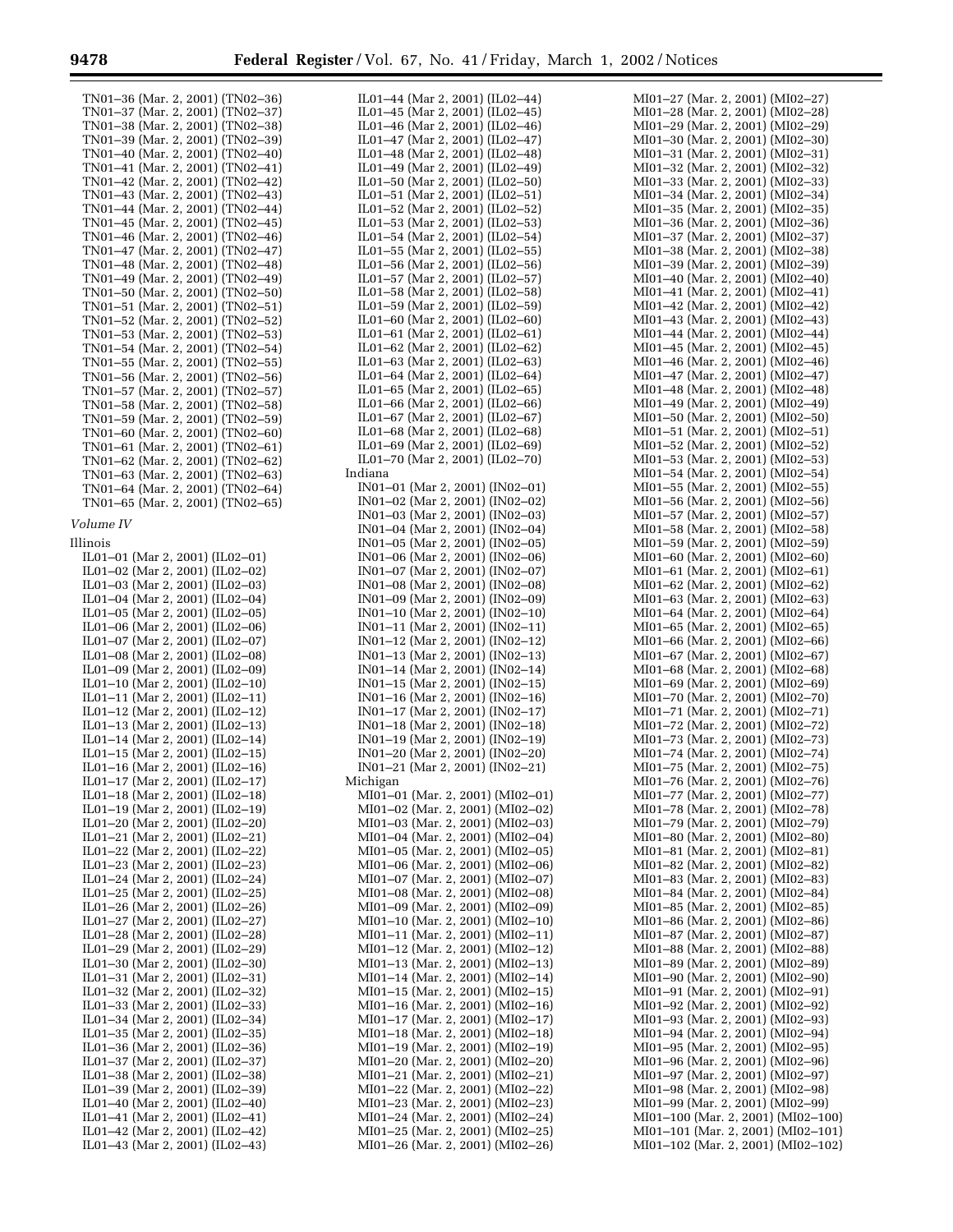| MI01-103 (Mar. 2, 2001) (MI02-103) | OH01-10 (Mar. 2, 2001) (OH02-010) |                                  |
|------------------------------------|-----------------------------------|----------------------------------|
|                                    |                                   | AR01–06 (Mar. 2, 2001) (AR02–06) |
| MI01-104 (Mar. 2, 2001) (MI02-104) | OH01-11 (Mar. 2, 2001) (OH02-11)  | AR01–07 (Mar. 2, 2001) (AR02–07) |
| MI01-105 (Mar. 2, 2001) (MI02-105) | OH01-12 (Mar. 2, 2001) (OH02-12)  | AR01-08 (Mar. 2, 2001) (AR02-08) |
|                                    |                                   |                                  |
| MI01-106 (Mar. 2, 2001) (MI02-106) | OH01-13 (Mar. 2, 2001) (OH02-13)  | AR01-09 (Mar. 2, 2001) (AR02-09) |
| Minnesota                          | OH01-14 (Mar. 2, 2001) (OH02-14)  | AR01-10 (Mar. 2, 2001) (AR02-10) |
| MN01-01 (Mar. 2, 2001) (MN02-01)   | OH01-15 (Mar. 2, 2001) (OH02-15)  | AR01-11 (Mar. 2, 2001) (AR02-11) |
| MN01-01 (Mar. 2, 2001) (MN02-02)   | OH01-16 (Mar. 2, 2001) (OH02-16)  | AR01–12 (Mar. 2, 2001) (AR02–12) |
| MN01-03 (Mar. 2, 2001) (MN02-03)   | OH01-17 (Mar. 2, 2001) (OH02-17)  | AR01–13 (Mar. 2, 2001) (AR02–13) |
| MN01-04 (Mar. 2, 2001) (MN02-04)   | OH01-18 (Mar. 2, 2001) (OH02-18)  | AR01–14 (Mar. 2, 2001) (AR02–14) |
|                                    |                                   |                                  |
| MN01-05 (Mar. 2, 2001) (MN02-05)   | OH01-19 (Mar. 2, 2001) (OH02-19)  | AR01–15 (Mar. 2, 2001) (AR02–15) |
| MN01-06 (Mar. 2, 2001) (MN02-06)   | OH01-20 (Mar. 2, 2001) (OH02-20)  | AR01–16 (Mar. 2, 2001) (AR02–16) |
| MN01-07 (Mar. 2, 2001) (MN02-07)   | OH01-21 (Mar. 2, 2001) (OH02-21)  | AR01–17 (Mar. 2, 2001) (AR02–17) |
| MN01-08 (Mar. 2, 2001) (MN02-08)   | OH01-22 (Mar. 2, 2001) (OH02-22)  | AR01-18 (Mar. 2, 2001) (AR02-18) |
| MN01-09 (Mar. 2, 2001) (MN02-09)   | OH01-23 (Mar. 2, 2001) (OH02-23)  | AR01-19 (Mar. 2, 2001) (AR02-19) |
| MN01-10 (Mar. 2, 2001) (MN02-10)   |                                   | AR01-20 (Mar. 2, 2001) (AR02-20) |
|                                    | OH01-24 (Mar. 2, 2001) (OH02-24)  |                                  |
| MN01-11 (Mar. 2, 2001) (MN02-11)   | OH01-25 (Mar. 2, 2001) (OH02-25)  | AR01-21 (Mar. 2, 2001) (AR02-21) |
| MN01-12 (Mar. 2, 2001) (MN02-12)   | OH01-26 (Mar. 2, 2001) (OH02-26)  | AR01–22 (Mar. 2, 2001) (AR02–22) |
| MN01-13 (Mar. 2, 2001) (MN02-13)   | OH01-27 (Mar. 2, 2001) (OH02-27)  | AR01–23 (Mar. 2, 2001) (AR02–23) |
| MN01-14 (Mar. 2, 2001) (MN02-14)   | OH01-28 (Mar. 2, 2001) (OH02-28)  | AR01–24 (Mar. 2, 2001) (AR02–24) |
| MN01-15 (Mar. 2, 2001) (MN02-15)   | OH01-29 (Mar. 2, 2001) (OH02-29)  | AR01–25 (Mar. 2, 2001) (AR02–25) |
| MN01-16 (Mar. 2, 2001) (MN02-16)   |                                   | AR01–26 (Mar. 2, 2001) (AR02–26) |
|                                    | OH01-30 (Mar. 2, 2001) (OH02-30)  |                                  |
| MN01-17 (Mar. 2, 2001) (MN02-17)   | OH01-31 (Mar. 2, 2001) (OH02-31)  | AR01–27 (Mar. 2, 2001) (AR02–27) |
| MN01-18 (Mar. 2, 2001) (MN02-18)   | Wisconsin                         | AR01-28 (Mar. 2, 2001) (AR02-28) |
| MN01-19 (Mar. 2, 2001) (MN02-19)   | WI01-01 (Mar. 2, 2001) (WI02-01)  | AR01–29 (Mar. 2, 2001) (AR02–29) |
| MN01-20 (Mar. 2, 2001) (MN02-20)   | WI01-02 (Mar. 2, 2001) (WI02-02)  | AR01-30 (Mar. 2, 2001) (AR02-30) |
| MN01-21 (Mar. 2, 2001) (MN02-21)   | WI01-03 (Mar. 2, 2001) (WI02-03)  | AR01–31 (Mar. 2, 2001) (AR02–31) |
| MN01-22 (Mar. 2, 2001) (MN02-22)   |                                   | AR01–32 (Mar. 2, 2001) (AR02–32) |
|                                    | WI01-04 (Mar. 2, 2001) (WI02-04)  |                                  |
| MN01-23 (Mar. 2, 2001) (MN02-23)   | WI01-05 (Mar. 2, 2001) (WI02-05)  | AR01–33 (Mar. 2, 2001) (AR02–33) |
| MN01-24 (Mar. 2, 2001) (MN02-24)   | WI01-06 (Mar. 2, 2001) (WI02-06)  | AR01–34 (Mar. 2, 2001) (AR02–34) |
| MN01-25 (Mar. 2, 2001) (MN02-25)   | WI01-07 (Mar. 2, 2001) (WI02-07)  | AR01–35 (Mar. 2, 2001) (AR02–35) |
| MN01-26 (Mar. 2, 2001) (MN02-26)   | WI01-08 (Mar. 2, 2001) (WI02-08)  | AR01–36 (Mar. 2, 2001) (AR02–36) |
| MN01-27 (Mar. 2, 2001) (MN02-27)   | WI01-09 (Mar. 2, 2001) (WI02-09)  | AR01–37 (Mar. 2, 2001) (AR02–37) |
| MN01-28 (Mar. 2, 2001) (MN02-28)   |                                   | AR01-38 (Mar. 2, 2001) (AR02-38) |
|                                    | WI01-10 (Mar. 2, 2001) (WI02-10)  |                                  |
| MN01-29 (Mar. 2, 2001) (MN02-29)   | WI01-11 (Mar. 2, 2001) (WI02-11)  | AR01–39 (Mar. 2, 2001) (AR02–39) |
| MN01-30 (Mar. 2, 2001) (MN02-30)   | WI01-12 (Mar. 2, 2001) (WI02-12)  | AR01–40 (Mar. 2, 2001) (AR02–40) |
| MN01-31 (Mar. 2, 2001) (MN02-31)   | WI01-13 (Mar. 2, 2001) (WI02-13)  | AR01–41 (Mar. 2, 2001) (AR02–41) |
| MN01-32 (Mar. 2, 2001) (MN02-32)   | WI01-14 (Mar. 2, 2001) (WI02-14)  | AR01–42 (Mar. 2, 2001) (AR02–42) |
| MN01-33 (Mar. 2, 2001) (MN02-33)   | WI01-15 (Mar. 2, 2001) (WI02-15)  | AR01–43 (Mar. 2, 2001) (AR02–43) |
| MN01-34 (Mar. 2, 2001) (MN02-34)   | WI01-16 (Mar. 2, 2001) (WI02-16)  | AR01–44 (Mar. 2, 2001) (AR02–44) |
|                                    |                                   |                                  |
| MN01-35 (Mar. 2, 2001) (MN02-35)   | WI01-17 (Mar. 2, 2001) (WI02-17)  | AR01–45 (Mar. 2, 2001) (AR02–45) |
|                                    | WI01-18 (Mar. 2, 2001) (WI02-18)  | AR01-46 (Mar. 2, 2001) (AR02-46) |
| MN01-36 (Mar. 2, 2001) (MN02-36)   |                                   |                                  |
| MN01-37 (Mar. 2, 2001) (MN02-37)   | WI01-19 (Mar. 2, 2001) (WI02-19)  | Iowa                             |
| MN01-38 (Mar. 2, 2001) (MN02-38)   | WI01-20 (Mar. 2, 2001) (WI02-20)  | IA01-01 (Mar. 2, 2001) (IA02-01) |
|                                    |                                   |                                  |
| MN01-39 (Mar. 2, 2001) (MN02-39)   | WI01-21 (Mar. 2, 2001) (WI02-21)  | IA01-02 (Mar. 2, 2001) (IA02-02) |
| MN01-40 (Mar. 2, 2001) (MN02-40)   | WI01-22 (Mar. 2, 2001) (WI02-22)  | IA01-03 (Mar. 2, 2001) (IA02-03) |
| MN01-41 (Mar. 2, 2001) (MN02-41)   | WI01-23 (Mar. 2, 2001) (WI02-23)  | IA01–04 (Mar. 2, 2001) (IA02–04) |
| MN01-42 (Mar. 2, 2001) (MN02-42)   | WI01-24 (Mar. 2, 2001) (WI02-24)  | IA01-05 (Mar. 2, 2001) (IA02-05) |
| MN01-43 (Mar. 2, 2001) (MN02-43)   | WI01-25 (Mar. 2, 2001) (WI02-25)  | IA01-06 (Mar. 2, 2001) (IA02-06) |
| MN01-44 (Mar. 2, 2001) (MN02-44)   | WI01-26 (Mar. 2, 2001) (WI02-26)  | IA01-07 (Mar. 2, 2001) (IA02-07) |
|                                    |                                   |                                  |
| MN01-45 (Mar. 2, 2001) (MN02-45)   | WI01-27 (Mar. 2, 2001) (WI02-27)  | IA01-08 (Mar. 2, 2001) (IA02-08) |
| MN01-46 (Mar. 2, 2001) (MN02-46)   | WI01-28 (Mar. 2, 2001) (WI02-28)  | IA01-09 (Mar. 2, 2001) (IA02-09) |
| MN01-47 (Mar. 2, 2001) (MN02-47)   | WI01-29 (Mar. 2, 2001) (WI02-29)  | IA01-10 (Mar. 2, 2001) (IA02-10) |
| MN01-48 (Mar. 2, 2001) (MN02-48)   | WI01-30 (Mar. 2, 2001) (WI02-30)  | IA01-11 (Mar. 2, 2001) (IA02-11) |
| MN01-49 (Mar. 2, 2001) (MN02-49)   | WI01-31 (Mar. 2, 2001) (WI02-31)  | IA01-12 (Mar. 2, 2001) (IA02-12) |
| MN01-50 (Mar. 2, 2001) (MN02-50)   | WI01-32 (Mar. 2, 2001) (WI02-32)  | IA01-13 (Mar. 2, 2001) (IA02-13) |
| MN01-51 (Mar. 2, 2001) (MN02-51)   | WI01-33 (Mar. 2, 2001) (WI02-33)  | IA01–14 (Mar. 2, 2001) (IA02–14) |
| MN01-52 (Mar. 2, 2001) (MN02-52)   | WI01-34 (Mar. 2, 2001) (WI02-34)  | IA01-15 (Mar. 2, 2001) (IA02-15) |
|                                    |                                   |                                  |
| MN01-53 (Mar. 2, 2001) (MN02-53)   | WI01-35 (Mar. 2, 2001) (WI02-35)  | IA01-16 (Mar. 2, 2001) (IA02-16) |
| MN01-54 (Mar. 2, 2001) (MN02-54)   | WI01-36 (Mar. 2, 2001) (WI02-36)  | IA01-17 (Mar. 2, 2001) (IA02-17) |
| MN01-55 (Mar. 2, 2001) (MN02-55)   | WI01-37 (Mar. 2, 2001) (WI02-37)  | IA01-18 (Mar. 2, 2001) (IA02-18) |
| MN01-56 (Mar. 2, 2001) (MN02-56)   | WI01-38 (Mar. 2, 2001) (WI02-38)  | IA01-19 (Mar. 2, 2001) (IA02-19) |
| MN01-57 (Mar. 2, 2001) (MN02-57)   | WI01-39 (Mar. 2, 2001) (WI02-39)  | IA01–20 (Mar. 2, 2001) (IA02–20) |
| MN01-58 (Mar. 2, 2001) (MN02-58)   |                                   | IA01-21 (Mar. 2, 2001) (IA02-21) |
|                                    | WI01-40 (Mar. 2, 2001) (WI02-40)  | IA01-22 (Mar. 2, 2001) (IA02-22) |
| MN01-59 (Mar. 2, 2001) (MN02-59)   | WI01-41 (Mar. 2, 2001) (WI02-41)  |                                  |
| MN01-60 (Mar. 2, 2001) (MN02-60)   | WI01-42 (Mar. 2, 2001) (WI02-42)  | IA01-23 (Mar. 2, 2001) (IA02-23) |
| MN01-61 (Mar. 2, 2001) (MN02-61)   | WI01-43 (Mar. 2, 2001) (WI02-43)  | IA01–24 (Mar. 2, 2001) (IA02–24) |
| Ohio                               | WI01-44 (Mar. 2, 2001) (WI02-44)  | IA01-25 (Mar. 2, 2001) (IA02-25) |
| OH01-01 (Mar. 2, 2001) (OH02-01)   | WI01-45 (Mar. 2, 2001) (WI02-45)  | IA01–26 (Mar. 2, 2001) (IA02–26) |
| OH01–02 (Mar. 2, 2001) (OH02–02)   |                                   | IA01-27 (Mar. 2, 2001) (IA02-27) |
| OH01-03 (Mar. 2, 2001) (OH02-03)   | Volume V                          | IA01–28 (Mar. 2, 2001) (IA02–28) |
| OH01-04 (Mar. 2, 2001) (OH02-04)   | Arkansas                          | IA01-29 (Mar. 2, 2001) (IA02-29) |
|                                    |                                   |                                  |
| OH01-05 (Mar. 2, 2001) (OH02-05)   | AR01-01 (Mar. 2, 2001) (AR02-01)  | IA01–30 (Mar. 2, 2001) (IA02–30) |
| OH01-06 (Mar. 2, 2001) (OH02-06)   | AR01-02 (Mar. 2, 2001) (AR02-02)  | IA01-31 (Mar. 2, 2001) (IA02-31) |
| OH01-07 (Mar. 2, 2001) (OH02-07)   | AR01-03 (Mar. 2, 2001) (AR02-03)  | IA01-32 (Mar. 2, 2001) (IA02-32) |
| OH01-08 (Mar. 2, 2001) (OH02-08)   | AR01–04 (Mar. 2, 2001) (AR02–04)  | IA01-33 (Mar. 2, 2001) (IA02-33) |
| OH01-09 (Mar. 2, 2001) (OH02-09)   | AR01-05 (Mar. 2, 2001) (AR02-05)  | IA01-34 (Mar. 2, 2001) (IA02-34) |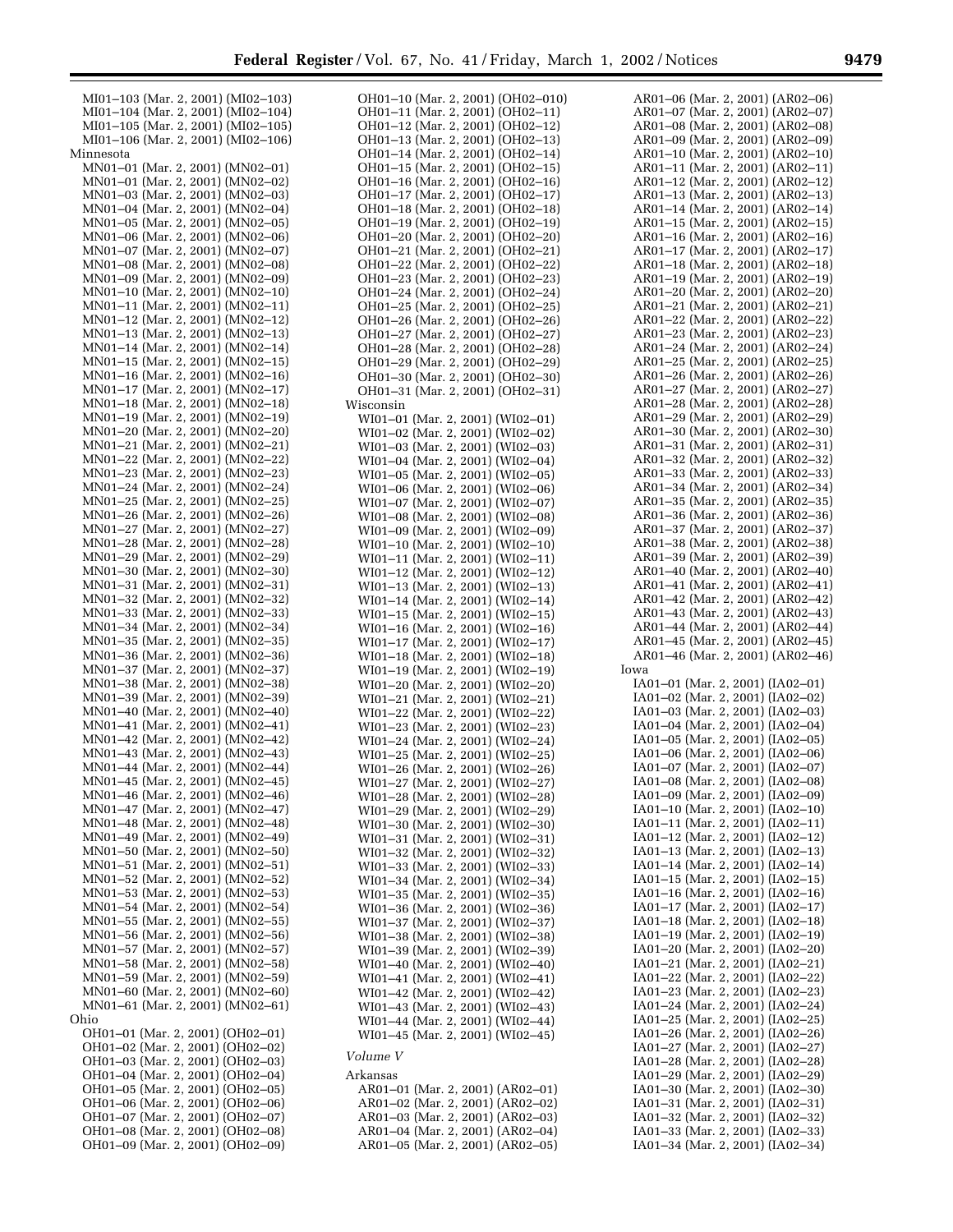Ξ

| IA01-35 (Mar. 2, 2001) (IA02-35)                                     | KS01–41 (Mar. 2, 2001) (KS02–41)                                     |
|----------------------------------------------------------------------|----------------------------------------------------------------------|
| IA01-36 (Mar. 2, 2001) (IA02-36)                                     | KS01–42 (Mar. 2, 2001) (KS02–42)                                     |
| IA01-37 (Mar. 2, 2001) (IA02-37)                                     | KS01-43 (Mar. 2, 2001) (KS02-43)                                     |
| IA01-38 (Mar. 2, 2001) (IA02-38)                                     | KS01–44 (Mar. 2, 2001) (KS02–44)                                     |
| IA01-39 (Mar. 2, 2001) (IA02-39)                                     | KS01–45 (Mar. 2, 2001) (KS02–45)                                     |
| IA01-40 (Mar. 2, 2001) (IA02-40)                                     | KS01–46 (Mar. 2, 2001) (KS02–46)                                     |
| IA01–41 (Mar. 2, 2001) (IA02–41)                                     | KS01–47 (Mar. 2, 2001) (KS02–47)                                     |
| IA01–42 (Mar. 2, 2001) (IA02–42)                                     | KS01-48 (Mar. 2, 2001) (KS02-48)                                     |
| IA01-43 (Mar. 2, 2001) (IA02-43)                                     | KS01-49 (Mar. 2, 2001) (KS02-49)                                     |
| IA01–44 (Mar. 2, 2001) (IA02–44)                                     | KS01-50 (Mar. 2, 2001) (KS02-50)                                     |
| IA01-45 (Mar. 2, 2001) (IA02-45)                                     | KS01-51 (Mar. 2, 2001) (KS02-51)                                     |
| IA01-46 (Mar. 2, 2001) (IA02-46)                                     | KS01-52 (Mar. 2, 2001) (KS02-52)                                     |
| IA01-47 (Mar. 2, 2001) (IA02-47)                                     | KS01–53 (Mar. 2, 2001) (KS02–53)                                     |
| IA01-48 (Mar. 2, 2001) (IA02-48)                                     | KS01-54 (Mar. 2, 2001) (KS02-54)                                     |
| IA01-49 (Mar. 2, 2001) (IA02-49)                                     | KS01-55 (Mar. 2, 2001) (KS02-55)                                     |
| IA01-50 (Mar. 2, 2001) (IA02-50)                                     | KS01-56 (Mar. 2, 2001) (KS02-56)                                     |
| IA01-51 (Mar. 2, 2001) (IA02-51)                                     | KS01-57 (Mar. 2, 2001) (KS02-57)                                     |
| IA01-52 (Mar. 2, 2001) (IA02-52)                                     | KS01-58 (Mar. 2, 2001) (KS02-58)                                     |
| IA01-53 (Mar. 2, 2001) (IA02-53)                                     | KS01-59 (Mar. 2, 2001) (KS02-59)                                     |
| IA01-54 (Mar. 2, 2001) (IA02-54)                                     | KS01-60 (Mar. 2, 2001) (KS02-60)                                     |
| IA01-55 (Mar. 2, 2001) (IA02-55)                                     | KS01-61 (Mar. 2, 2001) (KS02-61)                                     |
| IA01-56 (Mar. 2, 2001) (IA02-56)                                     | KS01-62 (Mar. 2, 2001) (KS02-62)                                     |
| IA01-57 (Mar. 2, 2001) (IA02-57)                                     | KS01-63 (Mar. 2, 2001) (KS02-63)                                     |
| IA01-58 (Mar. 2, 2001) (IA02-58)                                     | KS01-64 (Mar. 2, 2001) (KS02-64)                                     |
| IA01-59 (Mar. 2, 2001) (IA02-59)                                     | KS01-65 (Mar. 2, 2001) (KS02-65)                                     |
| IA01-60 (Mar. 2, 2001) (IA02-60)                                     | KS01-66 (Mar. 2, 2001) (KS02-66)                                     |
| IA01-61 (Mar. 2, 2001) (IA02-61)                                     | KS01-67 (Mar. 2, 2001) (KS02-67)                                     |
| IA01-62 (Mar. 2, 2001) (IA02-62)                                     | KS01-68 (Mar. 2, 2001) (KS02-68)                                     |
| IA01-63 (Mar. 2, 2001) (IA02-63)                                     | KS01–69 (Mar. 2, 2001) (KS02–69)                                     |
| IA01-64 (Mar. 2, 2001) (IA02-64)                                     | KS01-70 (Mar. 2, 2001) (KS02-70)                                     |
| IA01-65 (Mar. 2, 2001) (IA02-65)                                     | Louisiana<br>LA01-01 (Mar. 2, 2001) (LA02-01)                        |
| IA01-66 (Mar. 2, 2001) (IA02-66)<br>IA01-67 (Mar. 2, 2001) (IA02-67) | LA01-02 (Mar. 2, 2001) (LA02-02)                                     |
| IA01-68 (Mar. 2, 2001) (IA02-68)                                     |                                                                      |
| IA01–69 (Mar. 2, 2001) (IA02–69)                                     | LA01-03 (Mar. 2, 2001) (LA02-03)<br>LA01-04 (Mar. 2, 2001) (LA02-04) |
| Kansas                                                               | LA01-05 (Mar. 2, 2001) (LA02-05)                                     |
| KS01-01 (Mar. 2, 2001) (KS02-01)                                     | LA01-06 (Mar. 2, 2001) (LA02-06)                                     |
| KS01-02 (Mar. 2, 2001) (KS02-02)                                     | LA01-07 (Mar. 2, 2001) (LA02-07)                                     |
| KS01-03 (Mar. 2, 2001) (KS02-03)                                     | LA01-08 (Mar. 2, 2001) (LA02-08)                                     |
| KS01-04 (Mar. 2, 2001) (KS02-04)                                     | LA01-09 (Mar. 2, 2001) (LA02-09)                                     |
| KS01-05 (Mar. 2, 2001) (KS02-05)                                     | LA01-10 (Mar. 2, 2001) (LA02-10)                                     |
| KS01-06 (Mar. 2, 2001) (KS02-06)                                     | LA01-11 (Mar. 2, 2001) (LA02-11)                                     |
| KS01-07 (Mar. 2, 2001) (KS02-07)                                     | LA01-12 (Mar. 2, 2001) (LA02-12)                                     |
| KS01-08 (Mar. 2, 2001) (KS02-08)                                     | LA01-13 (Mar. 2, 2001) (LA02-13)                                     |
| KS01-09 (Mar. 2, 2001) (KS02-09)                                     | LA01-14 (Mar. 2, 2001) (LA02-14)                                     |
| KS01-10 (Mar. 2, 2001) (KS02-10)                                     | LA01-15 (Mar. 2, 2001) (LA02-15)                                     |
| KS01-11 (Mar. 2, 2001) (KS02-11)                                     | LA01-16 (Mar. 2, 2001) (LA02-16)                                     |
| KS01-12 (Mar. 2, 2001) (KS02-12)                                     | LA01-17 (Mar. 2, 2001) (LA02-17)                                     |
| KS01-13 (Mar. 2, 2001) (KS02-13)                                     | LA01-18 (Mar. 2, 2001) (LA02-18)                                     |
| KS01–14 (Mar. 2, 2001) (KS02–14)                                     | LA01-19 (Mar. 2, 2001) (LA02-19)                                     |
| KS01–15 (Mar. 2, 2001) (KS02–15)                                     | LA01–20 (Mar. 2, 2001) (LA02–20)                                     |
| KS01-16 (Mar. 2, 2001) (KS02-16)                                     | LA01–21 (Mar. 2, 2001) (LA02–21)                                     |
| KS01-17 (Mar. 2, 2001) (KS02-17)                                     | LA01-22 (Mar. 2, 2001) (LA02-22)                                     |
| KS01-18 (Mar. 2, 2001) (KS02-18)                                     | LA01–23 (Mar. 2, 2001) (LA02–23)                                     |
| KS01-19 (Mar. 2, 2001) (KS02-19)                                     | LA01-24 (Mar. 2, 2001) (LA02-24)                                     |
| KS01-20 (Mar. 2, 2001) (KS02-20)                                     | LA01-25 (Mar. 2, 2001) (LA02-25)                                     |
| KS01-21 (Mar. 2, 2001) (KS02-21)                                     | LA01–26 (Mar. 2, 2001) (LA02–26)                                     |
| KS01-22 (Mar. 2, 2001) (KS02-22)                                     | LA01–27 (Mar. 2, 2001) (LA02–27)                                     |
| KS01-23 (Mar. 2, 2001) (KS02-23)                                     | LA01–28 (Mar. 2, 2001) (LA02–28)                                     |
| KS01-24 (Mar. 2, 2001) (KS02-24)<br>KS01-25 (Mar. 2, 2001) (KS02-25) | LA01-29 (Mar. 2, 2001) (LA02-29)                                     |
| KS01-26 (Mar. 2, 2001) (KS02-26)                                     | LA01-30 (Mar. 2, 2001) (LA02-30)                                     |
| KS01-27 (Mar. 2, 2001) (KS02-27)                                     | LA01-31 (Mar. 2, 2001) (LA02-31)                                     |
| KS01-28 (Mar. 2, 2001) (KS02-28)                                     | LA01-32 (Mar. 2, 2001) (LA02-32)                                     |
| KS01-29 (Mar. 2, 2001) (KS02-29)                                     | LA01–33 (Mar. 2, 2001) (LA02–33)<br>LA01–34 (Mar. 2, 2001) (LA02–34) |
| KS01-30 (Mar. 2, 2001) (KS02-30)                                     | LA01-35 (Mar. 2, 2001) (LA02-35)                                     |
| KS01-31 (Mar. 2, 2001) (KS02-31)                                     | LA01-36 (Mar. 2, 2001) (LA02-36)                                     |
| KS01-32 (Mar. 2, 2001) (KS02-32)                                     | LA01-37 (Mar. 2, 2001) (LA02-37)                                     |
| KS01-33 (Mar. 2, 2001) (KS02-33)                                     | LA01–38 (Mar. 2, 2001) (LA02–38)                                     |
| KS01-34 (Mar. 2, 2001) (KS02-34)                                     | LA01–39 (Mar. 2, 2001) (LA02–39)                                     |
| KS01-35 (Mar. 2, 2001) (KS02-35)                                     |                                                                      |
| KS01-36 (Mar. 2, 2001) (KS02-36)                                     |                                                                      |
|                                                                      | LA01-40 (Mar. 2, 2001) (LA02-40)                                     |
|                                                                      | LA01–41 (Mar. 2, 2001) (LA02–41)                                     |
| KS01-37 (Mar. 2, 2001) (KS02-37)                                     | LA01–42 (Mar. 2, 2001) (LA02–42)                                     |
| KS01-38 (Mar. 2, 2001) (KS02-38)<br>KS01-39 (Mar. 2, 2001) (KS02-39) | LA01–43 (Mar. 2, 2001) (LA02–43)<br>LA01-44 (Mar. 2, 2001) (LA02-44) |

|                                                                                                            | KS01–42 (Mar. 2, 2001) (KS02–42) |
|------------------------------------------------------------------------------------------------------------|----------------------------------|
| KS01-43 (Mar. 2, 2001) (KS02-43)                                                                           |                                  |
| KS01-44 (Mar. 2, 2001) (KS02-44)                                                                           |                                  |
| KS01-45 (Mar. 2, 2001) (KS02-45)                                                                           |                                  |
| KS01-46 (Mar. 2, 2001) (KS02-46)                                                                           |                                  |
| KS01-47 (Mar. 2, 2001) (KS02-47)                                                                           |                                  |
| KS01-48 (Mar. 2, 2001) (KS02-48)                                                                           |                                  |
| KS01-49 (Mar. 2, 2001) (KS02-49)                                                                           |                                  |
| KS01-50 (Mar. 2, 2001) (KS02-50)                                                                           |                                  |
| KS01-51<br>(Mar. 2, 2001) (KS02-51)                                                                        |                                  |
| KS01-52 (Mar. 2, 2001) (KS02-52)                                                                           |                                  |
| KS01-53 (Mar. 2, 2001) (KS02-53)                                                                           |                                  |
| KS01-54 (Mar. 2, 2001) (KS02-54)                                                                           |                                  |
| KS01-55 (Mar. 2, 2001) (KS02-55)                                                                           |                                  |
| KS01-56 (Mar. 2, 2001) (KS02-56)                                                                           |                                  |
| KS01-57 (Mar. 2, 2001) (KS02-57)                                                                           |                                  |
|                                                                                                            |                                  |
| $KSO1-58$ (Mar. 2, 2001) (KS02-58)                                                                         |                                  |
| KS01-59 (Mar. 2, 2001) (KS02-59)                                                                           |                                  |
| KS01-60 (Mar. 2, 2001) (KS02-60)<br>KS01-61 (Mar. 2, 2001) (KS02-61)                                       |                                  |
|                                                                                                            |                                  |
| KS01-62 (Mar. 2, 2001) (KS02-62)<br>KS01-63 (Mar. 2, 2001) (KS02-63)                                       |                                  |
|                                                                                                            |                                  |
|                                                                                                            |                                  |
| KS01-64 (Mar. 2, 2001) (KS02-64)<br>KS01-65 (Mar. 2, 2001) (KS02-65)                                       |                                  |
| KS01-66 (Mar. 2, 2001) (KS02-66)<br>KS01-67 (Mar. 2, 2001) (KS02-67)                                       |                                  |
|                                                                                                            |                                  |
| KS01-68 (Mar. 2, 2001) (KS02-68)<br>KS01-69 (Mar. 2, 2001) (KS02-69)                                       |                                  |
|                                                                                                            |                                  |
| KS01-70 (Mar. 2, 2001) (KS02-70)                                                                           |                                  |
| Louisiana                                                                                                  |                                  |
| LA01-01 (Mar. 2, 2001) (LA02-01)                                                                           |                                  |
| LA01-02 (Mar. 2, 2001) (LA02-02)                                                                           |                                  |
|                                                                                                            |                                  |
| LA01-03 (Mar. 2, 2001) (LA02-03)                                                                           |                                  |
| LA01-04 (Mar. 2, 2001) (LA02-04)                                                                           |                                  |
|                                                                                                            |                                  |
| LA01-05 (Mar. 2, 2001) (LA02-05)<br>LA01-06 (Mar. 2, 2001) (LA02-06)                                       |                                  |
|                                                                                                            |                                  |
| LA01-07 (Mar. 2, 2001) (LA02-07)<br>LA01-08 (Mar. 2, 2001) (LA02-08)                                       |                                  |
| LA01-09 (Mar. 2, 2001) (LA02-09)<br>LA01-10 (Mar. 2, 2001) (LA02-10)                                       |                                  |
|                                                                                                            |                                  |
| LA01-11 (Mar. 2, 2001) (LA02-11)<br>LA01-12 (Mar. 2, 2001) (LA02-12)                                       |                                  |
|                                                                                                            |                                  |
|                                                                                                            |                                  |
|                                                                                                            |                                  |
|                                                                                                            |                                  |
| LA01-13 (Mar. 2, 2001) (LA02-13)<br>LA01-14 (Mar. 2, 2001) (LA02-14)                                       |                                  |
|                                                                                                            |                                  |
| LA01-15 (Mar. 2, 2001) (LA02-15)<br>LA01-16 (Mar. 2, 2001) (LA02-16)                                       |                                  |
|                                                                                                            |                                  |
| LA01-17 (Mar. 2, 2001) (LA02-17)<br>LA01-18 (Mar. 2, 2001) (LA02-18)                                       |                                  |
|                                                                                                            |                                  |
|                                                                                                            |                                  |
| LA01-19 (Mar. 2, 2001) (LA02-19)<br>LA01-20 (Mar. 2, 2001) (LA02-20)                                       |                                  |
| LA01-21 (Mar. 2, 2001) (LA02-21)                                                                           |                                  |
| LA01-22 (Mar. 2, 2001) (LA02-22)                                                                           |                                  |
| LA01-23 (Mar. 2, 2001) (LA02-23)                                                                           |                                  |
| LA01-24 (Mar. 2, 2001) (LA02-24)                                                                           |                                  |
| LA01-25 (Mar. 2, 2001) (LA02-25)                                                                           |                                  |
| LA01-26 (Mar. 2, 2001) (LA02-26)                                                                           |                                  |
|                                                                                                            |                                  |
| LA01-27 (Mar. 2, 2001) (LA02-27)<br>LA01-28 (Mar. 2, 2001) (LA02-28)                                       |                                  |
| LA01-29 (Mar. 2, 2001) (LA02-29)                                                                           |                                  |
| LA01-30 (Mar. 2, 2001) (LA02-30)                                                                           |                                  |
|                                                                                                            |                                  |
| LA01-31 (Mar. 2, 2001) (LA02-31)<br>LA01-32 (Mar. 2, 2001) (LA02-32)                                       |                                  |
|                                                                                                            |                                  |
|                                                                                                            |                                  |
| LA01-33 (Mar. 2, 2001) (LA02-33)<br>LA01-34 (Mar. 2, 2001) (LA02-34)                                       |                                  |
| LA01-35 (Mar. 2, 2001) (LA02-35)                                                                           |                                  |
| LA01–36 (Mar. 2, 2001) (LA02–36)                                                                           |                                  |
| LA01-37 (Mar. 2, 2001) (LA02-37)                                                                           |                                  |
| LA01-38 (Mar. 2, 2001) (LA02-38)                                                                           |                                  |
|                                                                                                            |                                  |
| LA01-39 (Mar. 2, 2001) (LA02-39)<br>LA01-40 (Mar. 2, 2001) (LA02-40)                                       |                                  |
|                                                                                                            |                                  |
| LA01-41 (Mar. 2, 2001) (LA02-41)<br>LA01-42 (Mar. 2, 2001) (LA02-42)                                       |                                  |
|                                                                                                            |                                  |
| $LAO1-43$ (Mar. 2, 2001) (LA02-43)<br>LA01-44 (Mar. 2, 2001) (LA02-44)<br>LA01-45 (Mar. 2, 2001) (LA02-45) |                                  |

| LA01-46 (Mar. 2, 2001) (LA02-46)                                     |
|----------------------------------------------------------------------|
| LA01-47 (Mar. 2, 2001) (LA02-47)                                     |
| LA01-48 (Mar. 2, 2001) (LA02-48)                                     |
| LA01-49 (Mar. 2, 2001) (LA02-49)                                     |
| LA01-50 (Mar. 2, 2001) (LA02-50)                                     |
| LA01-51 (Mar. 2, 2001) (LA02-51)                                     |
| LA01–52 (Mar. 2, 2001) (LA02–52)                                     |
| LA01-53 (Mar. 2, 2001) (LA02-53)                                     |
|                                                                      |
| LA01-54 (Mar. 2, 2001) (LA02-54)                                     |
| Missouri                                                             |
| MO01-01 (Mar. 2, 2001) (MO02-01)                                     |
| MO01-02 (Mar. 2, 2001) (MO02-02)                                     |
| MO01-03 (Mar. 2, 2001) (MO02-03)                                     |
| MO01-04 (Mar. 2, 2001) (MO02-04)                                     |
| MO01-05 (Mar. 2, 2001) (MO02-05)                                     |
| MO01-06 (Mar. 2, 2001) (MO02-06)                                     |
| MO01-07 (Mar. 2, 2001) (MO02-07)                                     |
| MO01-08 (Mar. 2, 2001) (MO02-08)                                     |
| MO01-09 (Mar. 2, 2001) (MO02-09)                                     |
|                                                                      |
| MO01-10 (Mar. 2, 2001) (MO02-10)                                     |
| MO01-11 (Mar. 2, 2001) (MO02-11)                                     |
| MO01-12 (Mar. 2, 2001) (MO02-12)                                     |
| MO01-13 (Mar. 2, 2001) (MO02-13)                                     |
| MO01-14 (Mar. 2, 2001) (MO02-14)                                     |
| MO01-15 (Mar. 2, 2001) (MO02-15)                                     |
| MO01-16 (Mar. 2, 2001) (MO02-16)                                     |
| MO01-17 (Mar. 2, 2001) (MO02-17)                                     |
| MO01-18 (Mar. 2, 2001) (MO02-18)                                     |
| MO01-19 (Mar. 2, 2001) (MO02-19)                                     |
| MO01-20 (Mar. 2, 2001) (MO02-20)                                     |
| MO01-21 (Mar. 2, 2001) (MO02-21)                                     |
|                                                                      |
| MO01-22 (Mar. 2, 2001) (MO02-22)                                     |
| MO01-23 (Mar. 2, 2001) (MO02-23)                                     |
| MO01-24 (Mar. 2, 2001) (MO02-24)                                     |
| MO01-25 (Mar. 2, 2001) (MO02-25)                                     |
| MO01-26 (Mar. 2, 2001) (MO02-26)                                     |
| MO01-27 (Mar. 2, 2001) (MO02-27)                                     |
| MO01-28 (Mar. 2, 2001) (MO02-28)                                     |
| MO01-29 (Mar. 2, 2001) (MO02-29)                                     |
| MO01-30 (Mar. 2, 2001) (MO02-30)                                     |
| MO01-31 (Mar. 2, 2001) (MO02-31)                                     |
| MO01-32 (Mar. 2, 2001) (MO02-32)                                     |
| MO01-33 (Mar. 2, 2001) (MO02-33)                                     |
| MO01-34 (Mar. 2, 2001) (MO02-34)                                     |
| MO01-35 (Mar. 2, 2001) (MO02-35)                                     |
|                                                                      |
| MO01-36 (Mar. 2, 2001) (MO02-36)                                     |
| MO01-37 (Mar. 2, 2001) (MO02-37)                                     |
| MO01-38 (Mar. 2, 2001) (MO02-38)                                     |
| $MO01-39$ (Mar. 2, 2001) (MO02-39)                                   |
| MO01-40 (Mar. 2, 2001) (MO02-40)                                     |
| MO01-41 (Mar. 2, 2001) (MO02-41)<br>MO01-42 (Mar. 2, 2001) (MO02-42) |
|                                                                      |
| MO01-43 (Mar. 2, 2001) (MO02-43)                                     |
| MO01-44 (Mar. 2, 2001) (MO02-44)                                     |
| MO01-45 (Mar. 2, 2001) (MO02-45)                                     |
| MO01-46 (Mar. 2, 2001) (MO02-46)                                     |
| MO01-47 (Mar. 2, 2001) (MO02-47)                                     |
| MO01-48 (Mar. 2, 2001) (MO02-48)                                     |
| MO01-49 (Mar. 2, 2001) (MO02-49)                                     |
|                                                                      |
| MO01-50 (Mar. 2, 2001) (MO02-50)                                     |
| MO01-51 (Mar. 2, 2001) (MO02-51)                                     |
| MO01-52 (Mar. 2, 2001) (MO02-52)                                     |
| MO01-53 (Mar. 2, 2001) (MO02-53)                                     |
| MO01-54 (Mar. 2, 2001) (MO02-54)                                     |
| MO01-55 (Mar. 2, 2001) (MO02-55)                                     |
| MO01-56 (Mar. 2, 2001) (MO02-56)                                     |
| MO01-57 (Mar. 2, 2001) (MO02-57)                                     |
| MO01-58 (Mar. 2, 2001) (MO02-58)                                     |
| MO01-59 (Mar. 2, 2001) (MO02-59)                                     |
| MO01-60 (Mar. 2, 2001) (MO02-60)                                     |
| MO01-61 (Mar. 2, 2001) (MO02-61)                                     |
|                                                                      |
| Nebraska                                                             |
| NE01-01 (Mar. 2, 2001) (NE02-01)                                     |
| NE01-02 (Mar. 2, 2001) (NE02-02)                                     |
| NE01-03 (Mar. 2, 2001) (NE02-03)                                     |
| NE01-04 (Mar. 2, 2001) (NE02-04)                                     |

 $\equiv$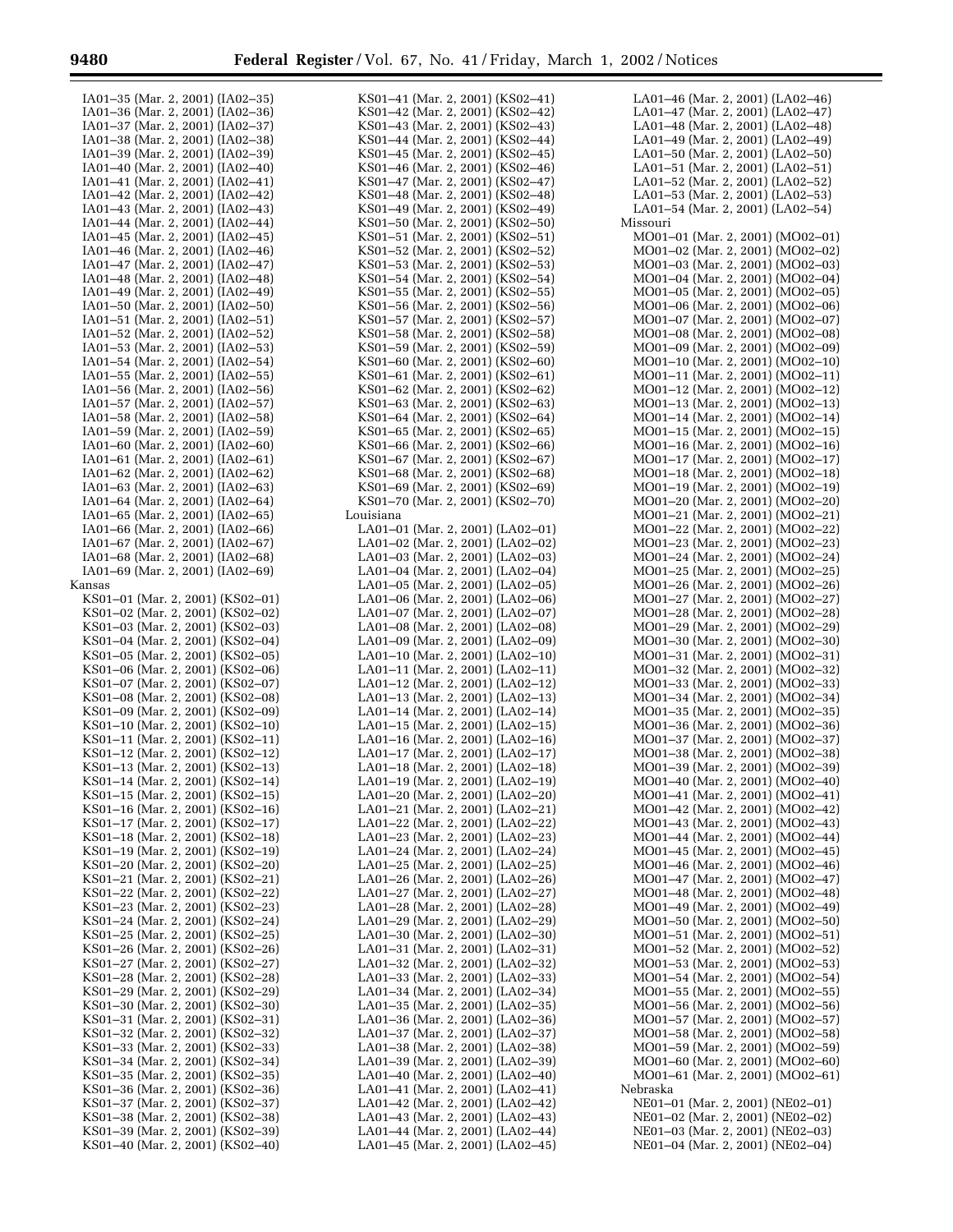| NE01-05 (Mar. 2, 2001) (NE02-05)  | OK01-25 (Mar. 2, 2001) (OK01-25) | TX01-54 (Mar. 2, 2001) (TX01-54)   |
|-----------------------------------|----------------------------------|------------------------------------|
| NE01-06 (Mar. 2, 2001) (NE02-06)  | OK01-26 (Mar. 2, 2001) (OK01-26) | TX01-55 (Mar. 2, 2001) (TX01-55)   |
| NE01-07 (Mar. 2, 2001) (NE02-07)  | OK01-27 (Mar. 2, 2001) (OK01-27) | TX01–56 (Mar. 2, 2001) (TX01–56)   |
|                                   |                                  |                                    |
| NE01-08 (Mar. 2, 2001) (NE02-08)  | OK01-28 (Mar. 2, 2001) (OK01-28) | TX01–57 (Mar. 2, 2001) (TX01–57)   |
| NE01-09 (Mar. 2, 2001) (NE02-09)  | OK01-29 (Mar. 2, 2001) (OK01-29) | TX01-58 (Mar. 2, 2001) (TX01-58)   |
| NE01-10 (Mar. 2, 2001) (NE02-10)  | OK01-30 (Mar. 2, 2001) (OK01-30) | TX01–59 (Mar. 2, 2001) (TX01–59)   |
| NE01-11 (Mar. 2, 2001) (NE02-11)  | OK01–31 (Mar. 2, 2001) (OK01–31) | TX01-60 (Mar. 2, 2001) (TX01-60)   |
| NE01-12 (Mar. 2, 2001) (NE02-12)  | OK01-32 (Mar. 2, 2001) (OK01-32) | TX01-61 (Mar. 2, 2001) (TX01-61)   |
| NE01-13 (Mar. 2, 2001) (NE02-13)  | OK01-33 (Mar. 2, 2001) (OK01-33) | TX01-62 (Mar. 2, 2001) (TX01-62)   |
| NE01-14 (Mar. 2, 2001) (NE02-14)  | OK01-34 (Mar. 2, 2001) (OK01-34) | TX01–63 (Mar. 2, 2001) (TX01–63)   |
|                                   |                                  |                                    |
| NE01-15 (Mar. 2, 2001) (NE02-15)  | OK01–35 (Mar. 2, 2001) (OK01–35) | TX01–64 (Mar. 2, 2001) (TX01–64)   |
| NE01-16 (Mar. 2, 2001) (NE02-16)  | OK01-36 (Mar. 2, 2001) (OK01-36) | TX01–65 (Mar. 2, 2001) (TX01–65)   |
| NE01-17 (Mar. 2, 2001) (NE02-17)  | OK01–37 (Mar. 2, 2001) (OK01–37) | TX01–66 (Mar. 2, 2001) (TX01–66)   |
| NE01-18 (Mar. 2, 2001) (NE02-18)  | OK01-38 (Mar. 2, 2001) (OK01-38) | TX01-67 (Mar. 2, 2001) (TX01-67)   |
| NE01-19 (Mar. 2, 2001) (NE02-19)  | OK01–39 (Mar. 2, 2001) (OK01–39) | TX01–68 (Mar. 2, 2001) (TX01–68)   |
| NE01-20 (Mar. 2, 2001) (NE02-20)  | OK01-40 (Mar. 2, 2001) (OK01-40) | TX01-69 (Mar. 2, 2001) (TX01-69)   |
| NE01-21 (Mar. 2, 2001) (NE02-21)  | OK01-41 (Mar. 2, 2001) (OK01-41) | TX01–70 (Mar. 2, 2001) (TX01–70)   |
| NE01-22 (Mar. 2, 2001) (NE02-22)  | OK01–42 (Mar. 2, 2001) (OK01–42) | TX01-71 (Mar. 2, 2001) (TX01-71)   |
| NE01-23 (Mar. 2, 2001) (NE02-23)  | OK01–43 (Mar. 2, 2001) (OK01–43) |                                    |
|                                   |                                  | TX01–72 (Mar. 2, 2001) (TX01–72)   |
| NE01-24 (Mar. 2, 2001) (NE02-24)  | OK01-44 (Mar. 2, 2001) (OK01-44) | TX01-73 (Mar. 2, 2001) (TX01-73)   |
| NE01-25 (Mar. 2, 2001) (NE02-25)  | OK01-45 (Mar. 2, 2001) (OK01-45) | TX01–74 (Mar. 2, 2001) (TX01–74)   |
| NE01-26 (Mar. 2, 2001) (NE02-26)  | OK01-46 (Mar. 2, 2001) (OK01-46) | TX01-75 (Mar. 2, 2001) (TX01-75)   |
| NE01-27 (Mar. 2, 2001) (NE02-27)  | Texas                            | TX01–76 (Mar. 2, 2001) (TX01–76)   |
| NE01-28 (Mar. 2, 2001) (NE02-28)  | TX01-01 (Mar. 2, 2001) (TX01-01) | TX01-77 (Mar. 2, 2001) (TX01-77)   |
| NE01-29 (Mar. 2, 2001) (NE02-29)  | TX01-02 (Mar. 2, 2001) (TX01-02) | TX01–78 (Mar. 2, 2001) (TX01–78)   |
| NE01-30 (Mar. 2, 2001) (NE02-30)  | TX01-03 (Mar. 2, 2001) (TX01-03) | TX01-79 (Mar. 2, 2001) (TX01-79)   |
| NE01-31 (Mar. 2, 2001) (NE02-31)  | TX01-04 (Mar. 2, 2001) (TX01-04) | TX01–80 (Mar. 2, 2001) (TX01–80)   |
| NE01-32 (Mar. 2, 2001) (NE02-32)  | TX01-05 (Mar. 2, 2001) (TX01-05) |                                    |
|                                   |                                  | TX01-81 (Mar. 2, 2001) (TX01-81)   |
| NE01-33 (Mar. 2, 2001) (NE02-33)  | TX01-06 (Mar. 2, 2001) (TX01-06) | TX01–82 (Mar. 2, 2001) (TX01–82)   |
| NE01-34 (Mar. 2, 2001) (NE02-34)  | TX01-07 (Mar. 2, 2001) (TX01-07) | TX01-83 (Mar. 2, 2001) (TX01-83)   |
| NE01-35 (Mar. 2, 2001) (NE02-35)  | TX01-08 (Mar. 2, 2001) (TX01-08) | TX01–84 (Mar. 2, 2001) (TX01–84)   |
| NE01-36 (Mar. 2, 2001) (NE02-36)  | TX01-09 (Mar. 2, 2001) (TX01-09) | TX01-85 (Mar. 2, 2001) (TX01-85)   |
| NE01-37 (Mar. 2, 2001) (NE02-37)  | TX01-10 (Mar. 2, 2001) (TX01-10) | TX01–86 (Mar. 2, 2001) (TX01–86)   |
| NE01-38 (Mar. 2, 2001) (NE02-38)  | TX01-11 (Mar. 2, 2001) (TX01-11) | TX01-87 (Mar. 2, 2001) (TX01-87)   |
| NE01-39 (Mar. 2, 2001) (NE02-39)  | TX01-12 (Mar. 2, 2001) (TX01-12) | TX01–88 (Mar. 2, 2001) (TX01–88)   |
| NE01-40 (Mar. 2, 2001) (NE02-40)  | TX01-13 (Mar. 2, 2001) (TX01-13) | TX01-89 (Mar. 2, 2001) (TX01-89)   |
| NE01-41 (Mar. 2, 2001) (NE02-41)  | TX01-14 (Mar. 2, 2001) (TX01-14) | TX01–90 (Mar. 2, 2001) (TX01–90)   |
| NE01-42 (Mar. 2, 2001) (NE02-42)  | TX01-15 (Mar. 2, 2001) (TX01-15) | TX01-91 (Mar. 2, 2001) (TX01-91)   |
| NE01-43 (Mar. 2, 2001) (NE02-43)  | TX01-16 (Mar. 2, 2001) (TX01-16) |                                    |
| New Mexico                        | TX01-17 (Mar. 2, 2001) (TX01-17) | TX01–92 (Mar. 2, 2001) (TX01–92)   |
|                                   |                                  | TX01-93 (Mar. 2, 2001) (TX01-93)   |
| NM01-01 (Mar. 2, 2001) (NM01-01)  | TX01-18 (Mar. 2, 2001) (TX01-18) | TX01–94 (Mar. 2, 2001) (TX01–94)   |
| NM01-02 (Mar. 2, 2001) (NM01-02)  | TX01-19 (Mar. 2, 2001) (TX01-19) | TX01-95 (Mar. 2, 2001) (TX01-95)   |
| NM01-03 (Mar. 2, 2001) (NM01-03)  | TX01-20 (Mar. 2, 2001) (TX01-20) | TX01–96 (Mar. 2, 2001) (TX01–96)   |
| NM01-04 (Mar. 2, 2001) (NM01-04)  | TX01-21 (Mar. 2, 2001) (TX01-21) | TX01-97 (Mar. 2, 2001) (TX01-97)   |
| NM01-05 (Mar. 2, 2001) (NM01-05)  | TX01-22 (Mar. 2, 2001) (TX01-22) | TX01–98 (Mar. 2, 2001) (TX01–98)   |
| NM01-06 (Mar. 2, 2001) (NM01-06)  | TX01-23 (Mar. 2, 2001) (TX01-23) | TX01-99 (Mar. 2, 2001) (TX01-99)   |
| NM01-07 (Mar. 2, 2001) (NM01-07)  | TX01-24 (Mar. 2, 2001) (TX01-24) | TX01–100 (Mar. 2, 2001) (TX01–100) |
| NM01-08 (Apr. 13, 2001) (NM01-08) | TX01-25 (Mar. 2, 2001) (TX01-25) | TX01–101 (Mar. 2, 2001) (TX01–101) |
| NM01-09 (Apr. 13, 2001) (NM01-09) | TX01-26 (Mar. 2, 2001) (TX01-26) | TX01-102 (Mar. 2, 2001) (TX01-102) |
| NM01-10 (Apr. 13, 2001) (NM01-10) | TX01–27 (Mar. 2, 2001) (TX01–27) | TX01-103 (Mar. 2, 2001) (TX01-103) |
| NM01-11 (Apr. 13, 2001) (NM01-11) | TX01-28 (Mar. 2, 2001) (TX01-28) |                                    |
| Oklahoma                          |                                  | TX01-104 (Mar. 2, 2001) (TX01-104) |
|                                   | TX01-29 (Mar. 2, 2001) (TX01-29) | TX01-105 (Mar. 2, 2001) (TX01-105) |
| OK01-01 (Mar. 2, 2001) (OK01-01)  | TX01-30 (Mar. 2, 2001) (TX01-30) | TX01-106 (Mar. 2, 2001) (TX01-106) |
| OK01-02 (Mar. 2, 2001) (OK01-02)  | TX01-31 (Mar. 2, 2001) (TX01-31) | TX01-107 (Mar. 2, 2001) (TX01-107) |
| OK01–03 (Mar. 2, 2001) (OK01–03)  | TX01-32 (Mar. 2, 2001) (TX01-32) | TX01-108 (Mar. 2, 2001) (TX01-108) |
| OK01-04 (Mar. 2, 2001) (OK01-04)  | TX01-33 (Mar. 2, 2001) (TX01-33) | TX01-109 (Mar. 2, 2001) (TX01-109) |
| OK01–05 (Mar. 2, 2001) (OK01–05)  | TX01-34 (Mar. 2, 2001) (TX01-34) | TX01-110 (Mar. 2, 2001) (TX01-110) |
| OK01–06 (Mar. 2, 2001) (OK01–06)  | TX01-35 (Mar. 2, 2001) (TX01-35) | TX01-111 (Mar. 2, 2001) (TX01-111) |
| OK01–07 (Mar. 2, 2001) (OK01–07)  | TX01-36 (Mar. 2, 2001) (TX01-36) | TX01-112 (Mar. 2, 2001) (TX01-112) |
| OK01–08 (Mar. 2, 2001) (OK01–08)  | TX01-37 (Mar. 2, 2001) (TX01-37) | TX01-113 (Mar. 2, 2001) (TX01-113) |
| OK01–09 (Mar. 2, 2001) (OK01–09)  | TX01-38 (Mar. 2, 2001) (TX01-38) | TX01-114 (Mar. 2, 2001) (TX01-114) |
| OK01-10 (Mar. 2, 2001) (OK01-10)  | TX01-39 (Mar. 2, 2001) (TX01-30) | TX01-115 (Mar. 2, 2001) (TX01-115) |
| OK01–11 (Mar. 2, 2001) (OK01–11)  | TX01-40 (Mar. 2, 2001) (TX01-40) |                                    |
|                                   |                                  | TX01-116 (Mar. 2, 2001) (TX01-116) |
| OK01-12 (Mar. 2, 2001) (OK01-12)  | TX01-41 (Mar. 2, 2001) (TX01-41) | TX01-117 (Mar. 2, 2001) (TX01-117) |
| OK01–13 (Mar. 2, 2001) (OK01–13)  | TX01-42 (Mar. 2, 2001) (TX01-42) | TX01-118 (Mar. 2, 2001) (TX01-118) |
| OK01–14 (Mar. 2, 2001) (OK01–14)  | TX01–43 (Mar. 2, 2001) (TX01–43) | TX01-119 (Mar. 2, 2001) (TX01-119) |
| OK01–15 (Mar. 2, 2001) (OK01–15)  | TX01–44 (Mar. 2, 2001) (TX01–44) | TX01-120 (Mar. 2, 2001) (TX01-120) |
| OK01-16 (Mar. 2, 2001) (OK01-16)  | TX01–45 (Mar. 2, 2001) (TX01–45) | TX01-121 (Mar. 2, 2001) (TX01-121) |
| OK01–17 (Mar. 2, 2001) (OK01–17)  | TX01-46 (Mar. 2, 2001) (TX01-46) |                                    |
| OK01–18 (Mar. 2, 2001) (OK01–18)  | TX01–47 (Mar. 2, 2001) (TX01–48) | Volume VI                          |
| OK01–19 (Mar. 2, 2001) (OK01–19)  | TX01–48 (Mar. 2, 2001) (TX01–48) | Alaska                             |
| OK01–20 (Mar. 2, 2001) (OK01–20)  | TX01-49 (Mar. 2, 2001) (TX01-49) | AK01-01 (Mar. 2, 2001) (AK02-01)   |
| OK01–21 (Mar. 2, 2001) (OK01–21)  | TX01-50 (Mar. 2, 2001) (TX01-50) | AK01-02 (Mar. 2, 2001) (AK02-02)   |
| OK01-22 (Mar. 2, 2001) (OK01-22)  | TX01-51 (Mar. 2, 2001) (TX01-51) | AK01-03 (Mar. 2, 2001) (AK02-03)   |
| OK01-23 (Mar. 2, 2001) (OK01-23)  | TX01-52 (Mar. 2, 2001) (TX01-52) | AK01-04 (Mar. 2, 2001) (AK02-04)   |
|                                   |                                  |                                    |
| OK01-24 (Mar. 2, 2001) (OK01-24)  | TX01-53 (Mar. 2, 2001) (TX01-53) | AK01-05 (Mar. 2, 2001) (AK02-05)   |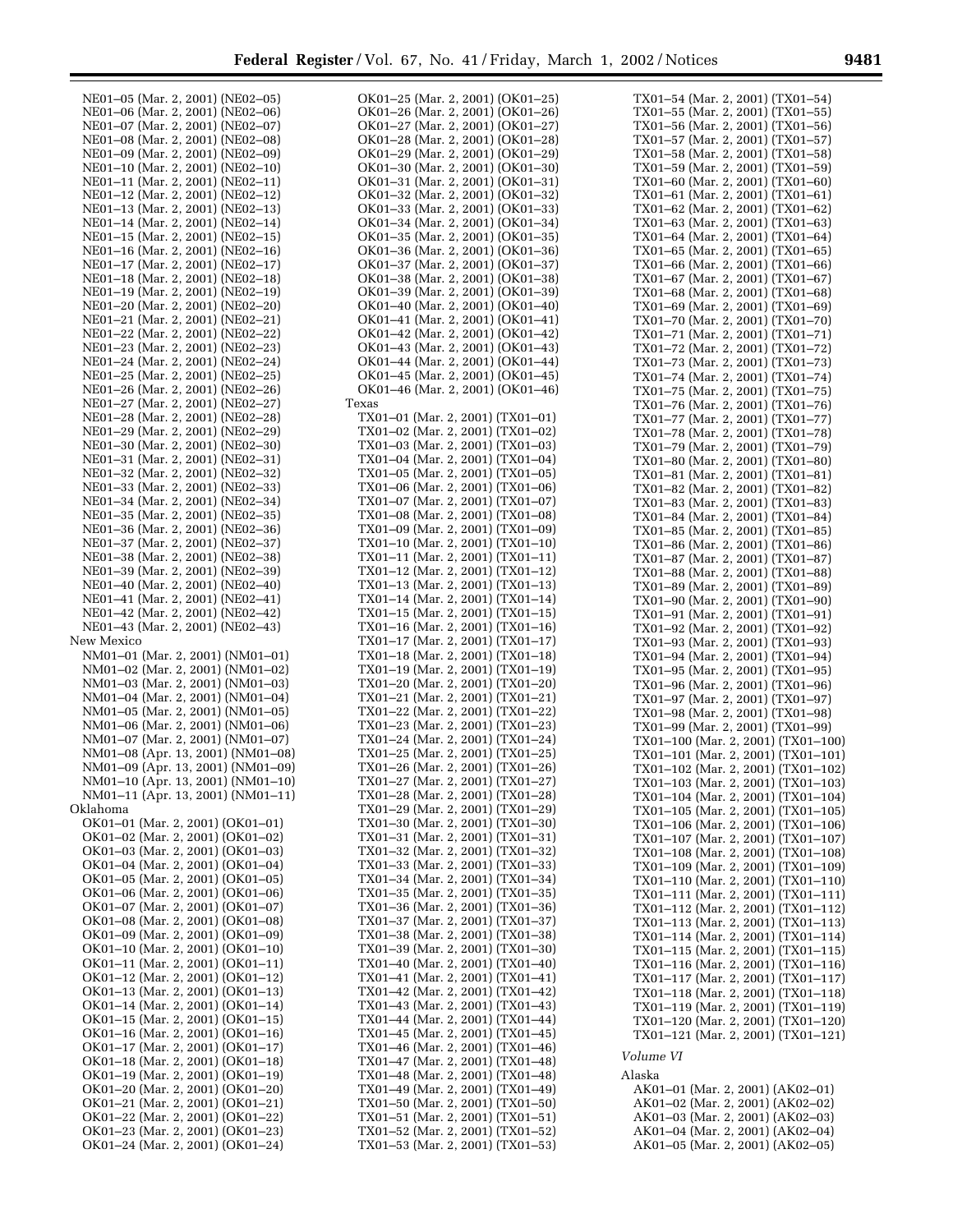AK01–06 (Mar. 2, 2001) (AK02–06) AK01–07 (Mar. 2, 2001) (AK02–07) AK01–08 (Mar. 2, 2001) (AK02–08) Colorado CO01–01 (Mar. 2, 2001) (CO02–01) CO01–02 (Mar. 2, 2001) (CO02–02) CO01–03 (Mar. 2, 2001) (CO02–03) CO01–04 (Mar. 2, 2001) (CO02–04) CO01–05 (Mar. 2, 2001) (CO02–05) CO01–06 (Mar. 2, 2001) (CO02–06) CO01–07 (Mar. 2, 2001) (CO02–07) CO01–08 (Mar. 2, 2001) (CO02–08) CO01–09 (Mar. 2, 2001) (CO02–09) CO01–10 (Mar. 2, 2001) (CO02–10) CO01–11 (Mar. 2, 2001) (CO02–11) CO01–12 (Mar. 2, 2001) (CO02–12) CO01–13 (Mar. 2, 2001) (CO02–13) CO01–14 (Mar. 2, 2001) (CO02–14) CO01–15 (Mar. 2, 2001) (CO02–15) CO01–16 (Mar. 2, 2001) (CO02–16) CO01–17 (Mar. 2, 2001) (CO02–17) CO01–18 (Mar. 2, 2001) (CO02–18) CO01–19 (Mar. 2, 2001) (CO02–19) CO01–20 (Mar. 2, 2001) (CO02–20) CO01–21 (Mar. 2, 2001) (CO02–21) CO01–22 (Mar. 2, 2001) (CO02–22) CO01–23 (Mar. 2, 2001) (CO02–23) CO01–24 (Mar. 2, 2001) (CO02–24) CO01–25 (Mar. 2, 2001) (CO02–25) CO01–26 (Mar. 2, 2001) (CO02–26) CO01–27 (Mar. 2, 2001) (CO02–27) CO01–28 (Mar. 2, 2001) (CO02–28) Idaho ID01–01 (Mar. 2, 2001) (ID02–01) ID01–02 (Mar. 2, 2001) (ID02–02) ID01–03 (Mar. 2, 2001) (ID02–03) ID01–04 (Mar. 2, 2001) (ID02–04) ID01–05 (Mar. 2, 2001) (ID02–05) ID01–06 (Mar. 2, 2001) (ID02–06) ID01–07 (Mar. 2, 2001) (ID02–07) ID01–08 (Mar. 2, 2001) (ID02–08) ID01–09 (Mar. 2, 2001) (ID02–09) ID01–10 (Mar. 2, 2001) (ID02–10) ID01–11 (Mar. 2, 2001) (ID02–11) ID01–12 (Mar. 2, 2001) (ID02–12) ID01–13 (Mar. 2, 2001) (ID02–13) ID01–14 (Mar. 2, 2001) (ID02–14) Montana MT01–01 (Mar. 2, 2001) (MT02–01) MT01–02 (Mar. 2, 2001) (MT02–02) MT01–03 (Mar. 2, 2001) (MT02–03) MT01–04 (Mar. 2, 2001) (MT02–04) MT01–05 (Mar. 2, 2001) (MT02–05) MT01–06 (Mar. 2, 2001) (MT02–06) MT01–07 (Mar. 2, 2001) (MT02–07) MT01–08 (Mar. 2, 2001) (MT02–08) MT01–09 (Mar. 2, 2001) (MT02–09) MT01–10 (Mar. 2, 2001) (MT02–10) MT01–11 (Mar. 2, 2001) (MT02–11) MT01–12 (Mar. 2, 2001) (MT02–12) MT01–13 (Mar. 2, 2001) (MT02–13) MT01–14 (Mar. 2, 2001) (MT02–14) MT01–15 (Mar. 2, 2001) (MT02–15) MT01–16 (Mar. 2, 2001) (MT02–16) MT01–17 (Mar. 2, 2001) (MT02–17) MT01–18 (Mar. 2, 2001) (MT02–18) MT01–19 (Mar. 2, 2001) (MT02–19) MT01–20 (Mar. 2, 2001) (MT02–20) MT01–21 (Mar. 2, 2001) (MT02–21) MT01–22 (Mar. 2, 2001) (MT02–22) MT01–23 (Mar. 2, 2001) (MT02–23) MT01–24 (Mar. 2, 2001) (MT02–24) MT01–25 (Mar. 2, 2001) (MT02–25) MT01–26 (Mar. 2, 2001) (MT02–26) MT01–27 (Mar. 2, 2001) (MT02–27)

MT01–28 (Mar. 2, 2001) (MT02–28)

MT01–29 (Mar. 2, 2001) (MT02–29) MT01–30 (Mar. 2, 2001) (MT02–30) MT01–31 (Mar. 2, 2001) (MT02–31) MT01–32 (Mar. 2, 2001) (MT02–32) MT01–33 (Mar. 2, 2001) (MT02–33) MT01–34 (Mar. 2, 2001) (MT02–34) MT01–35 (Mar. 2, 2001) (MT02–35) North Dakota ND01–01 (Mar. 2, 2001) (ND02–01) ND01–02 (Mar. 2, 2001) (ND02–02) ND01–03 (Mar. 2, 2001) (ND02–03) ND01–04 (Mar. 2, 2001) (ND02–04) ND01–05 (Mar. 2, 2001) (ND02–05) ND01–06 (Mar. 2, 2001) (ND02–06) ND01–07 (Mar. 2, 2001) (ND02–07) ND01–08 (Mar. 2, 2001) (ND02–08) ND01–09 (Mar. 2, 2001) (ND02–09) ND01–10 (Mar. 2, 2001) (ND02–10) ND01–11 (Mar. 2, 2001) (ND02–11) ND01–12 (Mar. 2, 2001) (ND02–12) ND01–13 (Mar. 2, 2001) (ND02–13) ND01–14 (Mar. 2, 2001) (ND02–14) ND01–15 (Mar. 2, 2001) (ND02–15) ND01–16 (Mar. 2, 2001) (ND02–16) ND01–17 (Mar. 2, 2001) (ND02–17) ND01–18 (Mar. 2, 2001) (ND02–18) ND01–19 (Mar. 2, 2001) (ND02–19) Oregon OR01–01 (Mar. 2, 2001) (OR02–01) OR01–02 (Mar. 2, 2001) (OR02–02) OR01–03 (Mar. 2, 2001) (OR02–03) OR01–04 (Mar. 2, 2001) (OR02–04) OR01–05 (Mar. 2, 2001) (OR02–05) OR01–06 (Mar. 2, 2001) (OR02–06) OR01–07 (Mar. 2, 2001) (OR02–07) OR01–08 (Mar. 2, 2001) (OR02–08) OR01–09 (Mar. 2, 2001) (OR02–09) OR01–10 (Mar. 2, 2001) (OR02–10) OR01–11 (Mar. 2, 2001) (OR02–11) OR01–12 (Mar. 2, 2001) (OR02–12) OR01–13 (Mar. 2, 2001) (OR02–13) OR01–14 (Mar. 2, 2001) (OR02–14) OR01–15 (Mar. 2, 2001) (OR02–15) OR01–16 (Mar. 2, 2001) (OR02–16) OR01–17 (Mar. 2, 2001) (OR02–17) South Dakota SD01–01 (Mar. 2, 2001) (SD02–01) SD01–02 (Mar. 2, 2001) (SD02–02) SD01–03 (Mar. 2, 2001) (SD02–03) SD01–04 (Mar. 2, 2001) (SD02–04) SD01–05 (Mar. 2, 2001) (SD02–05) SD01–06 (Mar. 2, 2001) (SD02–06) SD01–07 (Mar. 2, 2001) (SD02–07) SD01–08 (Mar. 2, 2001) (SD02–08) SD01–09 (Mar. 2, 2001) (SD02–09) SD01–10 (Mar. 2, 2001) (SD02–10) Utah UT01–01 (Mar. 2, 2001) (UT02–01) UT01–02 (Mar. 2, 2001) (UT02–02) UT01–03 (Mar. 2, 2001) (UT02–03) UT01–04 (Mar. 2, 2001) (UT02–04) UT01–05 (Mar. 2, 2001) (UT02–05) UT01–06 (Mar. 2, 2001) (UT02–06) UT01–07 (Mar. 2, 2001) (UT02–07) UT01–08 (Mar. 2, 2001) (UT02–09) UT01–10 (Mar. 2, 2001) (UT02–10) UT01–11 (Mar. 2, 2001) (UT02–11) UT01–12 (Mar. 2, 2001) (UT02–12) UT01–13 (Mar. 2, 2001) (UT02–13) UT01–13 (Mar. 2, 2001) (UT02–13) UT01–14 (Mar. 2, 2001) (UT02–14) UT01–15 (Mar. 2, 2001) (UT02–15) UT01–16 (Mar. 2, 2001) (UT02–16) UT01–17 (Mar. 2, 2001) (UT02–17) UT01–18 (Mar. 2, 2001) (UT02–18) UT01–19 (Mar. 2, 2001) (UT02–19)

UT01–20 (Mar. 2, 2001) (UT02–20) UT01–21 (Mar. 2, 2001) (UT02–21) UT01–22 (Mar. 2, 2001) (UT02–22) UT01–23 (Mar. 2, 2001) (UT02–23) UT01–24 (Mar. 2, 2001) (UT02–24) UT01–25 (Mar. 2, 2001) (UT02–25) UT01–26 (Mar. 2, 2001) (UT02–26) UT01–27 (Mar. 2, 2001) (UT02–27) UT01–28 (Mar. 2, 2001) (UT02–28) UT01–29 (Mar. 2, 2001) (UT02–29) UT01–30 (Mar. 2, 2001) (UT02–30) UT01–31 (Mar. 2, 2001) (UT02–31) UT01–32 (Mar. 2, 2001) (UT02–32) UT01–33 (Mar. 2, 2001) (UT02–33) UT01–34 (Mar. 2, 2001) (UT02–34) UT01–35 (Mar. 2, 2001) (UT02–35) UT01–36 (Mar. 2, 2001) (UT02–36) Washington WA01–01 (Mar. 2, 2001) (WA02–01) WA01–02 (Mar. 2, 2001) (WA02–02) WA01–03 (Mar. 2, 2001) (WA02–03) WA01–04 (Mar. 2, 2001) (WA02–04) WA01–05 (Mar. 2, 2001) (WA02–05) WA01–06 (Mar. 2, 2001) (WA02–06) WA01–07 (Mar. 2, 2001) (WA02–07) WA01–08 (Mar. 2, 2001) (WA02–08) WA01–09 (Mar. 2, 2001) (WA02–09) WA01–10 (Mar. 2, 2001) (WA02–10) WA01–11 (Mar. 2, 2001) (WA02–11) WA01–12 (Mar. 2, 2001) (WA02–12) WA01–13 (Mar. 2, 2001) (WA02–13) WA01–14 (Mar. 2, 2001) (WA02–14) WA01–15 (Mar. 2, 2001) (WA02–15) WA01–16 (Mar. 2, 2001) (WA02–16) WA01–17 (Mar. 2, 2001) (WA02–17) WA01–18 (Mar. 2, 2001) (WA02–18) WA01–19 (Mar. 2, 2001) (WA02–19) WA01–20 (Mar. 2, 2001) (WA02–20) WA01–21 (Mar. 2, 2001) (WA02–21) WA01–22 (Mar. 2, 2001) (WA02–22) WA01–23 (Mar. 2, 2001) (WA02–23) WA01–24 (Mar. 2, 2001) (WA02–24) WA01–25 (Mar. 2, 2001) (WA02–25) WA01–26 (Mar. 2, 2001) (WA02–26) WA01–27 (Mar. 2, 2001) (WA02–27) Wyoming WY01–01 (Mar. 2, 2001) (WY02–01) WY01–02 (Mar. 2, 2001) (WY02–02) WY01–03 (Mar. 2, 2001) (WY02–03) WY01–04 (Mar. 2, 2001) (WY02–04) WY01–05 (Mar. 2, 2001) (WY02–05) WY01–06 (Mar. 2, 2001) (WY02–06) WY01–07 (Mar. 2, 2001) (WY02–07) WY01–08 (Mar. 2, 2001) (WY02–08) WY01–09 (Mar. 2, 2001) (WY02–09) WY01–10 (Mar. 2, 2001) (WY02–10) WY01–11 (Mar. 2, 2001) (WY02–11) WY01–12 (Mar. 2, 2001) (WY02–12) WY01–13 (Mar. 2, 2001) (WY02–13) WY01–14 (Mar. 2, 2001) (WY02–14) WY01–15 (Mar. 2, 2001) (WY02–15) WY01–16 (Mar. 2, 2001) (WY02–16) WY01–17 (Mar. 2, 2001) (WY02–17) WY01–18 (Mar. 2, 2001) (WY02–18) WY01–19 (Mar. 2, 2001) (WY02–19) WY01–20 (Mar. 2, 2001) (WY02–20) WY01–21 (Mar. 2, 2001) (WY02–21) WY01–22 (Mar. 2, 2001) (WY02–22) WY01–23 (Mar. 2, 2001) (WY02–23) WY01–24 (Mar. 2, 2001) (WY02–24) *Volume VII* Arizona AZ01–01 (Mar. 2, 2001) (AZ02–01) AZ01–02 (Mar. 2, 2001) (AZ02–02)

AZ01–03 (Mar. 2, 2001) (AZ02–03)